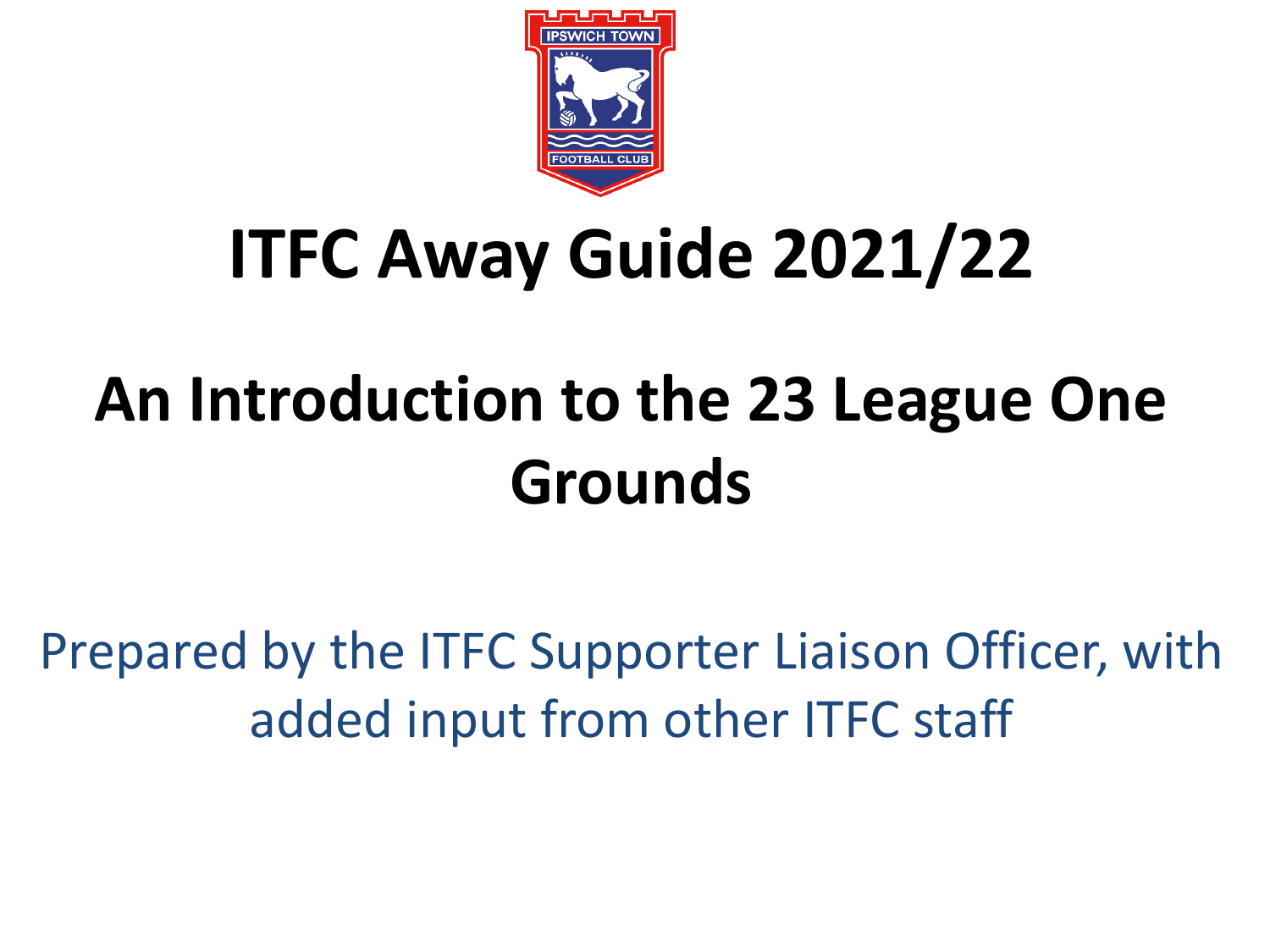# **About this guide**

- This introductory guide is produced by people who have visited all of the grounds in recent years.
- The idea is to help you to plan your away trips in some cases, to choose which are the grounds / places you most want to go to.
- Detailed away guides are produced a few weeks before each match, published on the ITFC website, and available for review at the SLO Hub in the FanZone at ITFC.
	- Note that up-to-date information on rail engineering works (+ replacement buses) and road closures will be included in the detailed match guides.
- In compiling this guide, we have mostly relied on our own knowledge and memories, but we have used several additional resources, including opposition Clubs' websites, [www.greateranglia.co.uk](http://www.greateranglia.co.uk/) and [www.google.co.uk/maps](http://www.google.co.uk/maps).
- In particular, though, we have used the website [www.footballgroundguide.com](http://www.footballgroundguide.com/), for stadium information, capacities, away ends, fanzones and parking. We do recommend you take a look at this website as you plan your games – but check out our detailed pre-match guides, issued a couple of weeks before each game, for updated pub information – the last year has seen a lot of pub changes, including some new openings.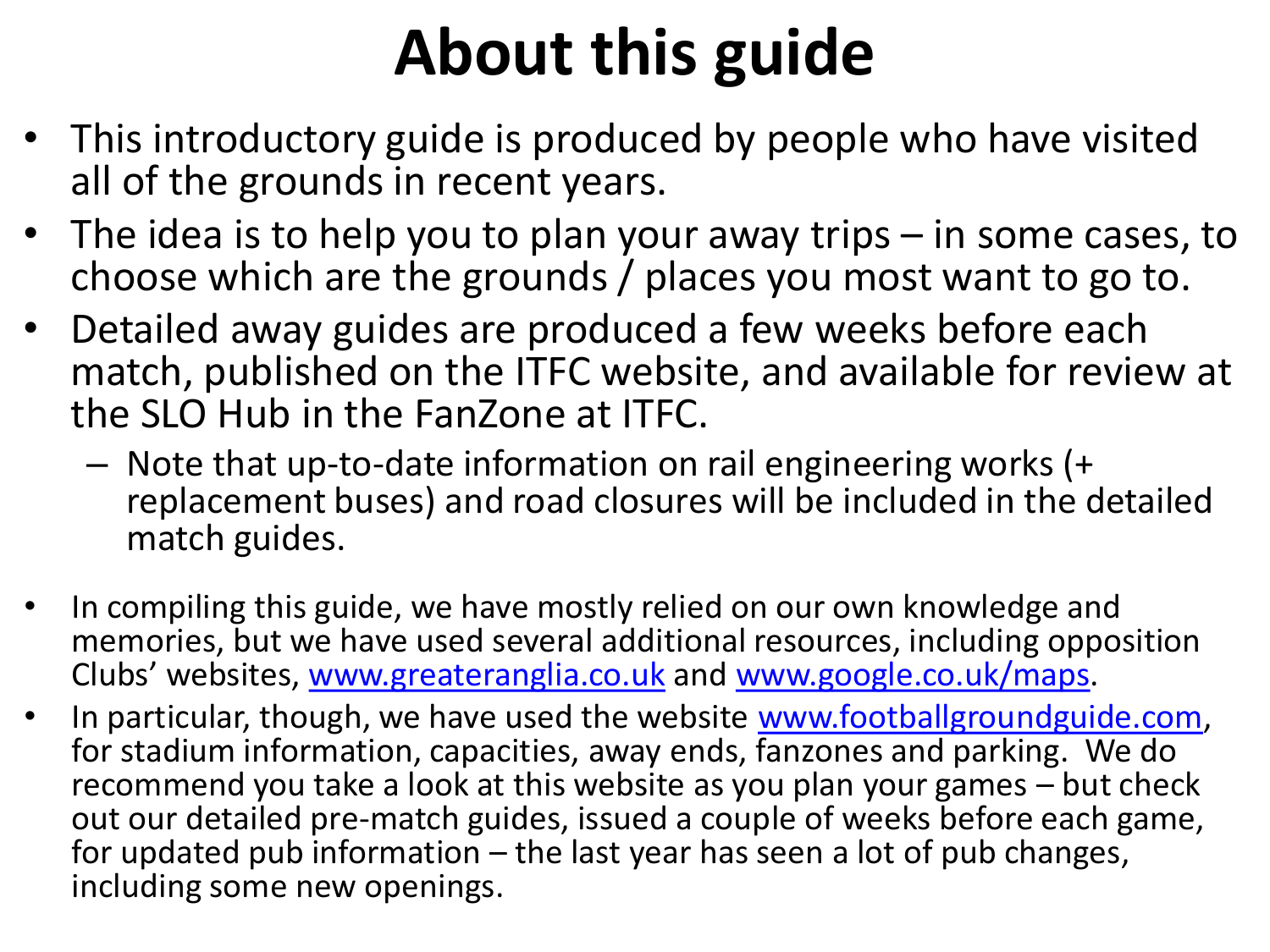# **Contact details**

- Elizabeth Edwards, Supporter Liaison Officer
	- [slo@itfc.co.uk](mailto:slo@itfc.co.uk)
	- 07968 876504
	- @ITFC\_SLO on twitter
- Lee Smith, Disability Liaison Officer
	- [disability@itfc.co.uk](mailto:disability@itfc.co.uk)
	- 01473 400556
- **ITFC Ticket Office Enquires** 
	- [mainticketoffice@itfc.co.uk](mailto:mainticketoffice@itfc.co.uk)
	- 03330 050503
- To purchase tickets and coach travel:
	- <https://tickets.itfc.co.uk/> (note there is £1.50 booking charge per transaction)
	- In person at Planet Blue (non-matchday and up to 5:00pm on a midweek matchday). Note there are no matchday sales at the Constantine Road Ticket Office whilst we are under Covid restrictions.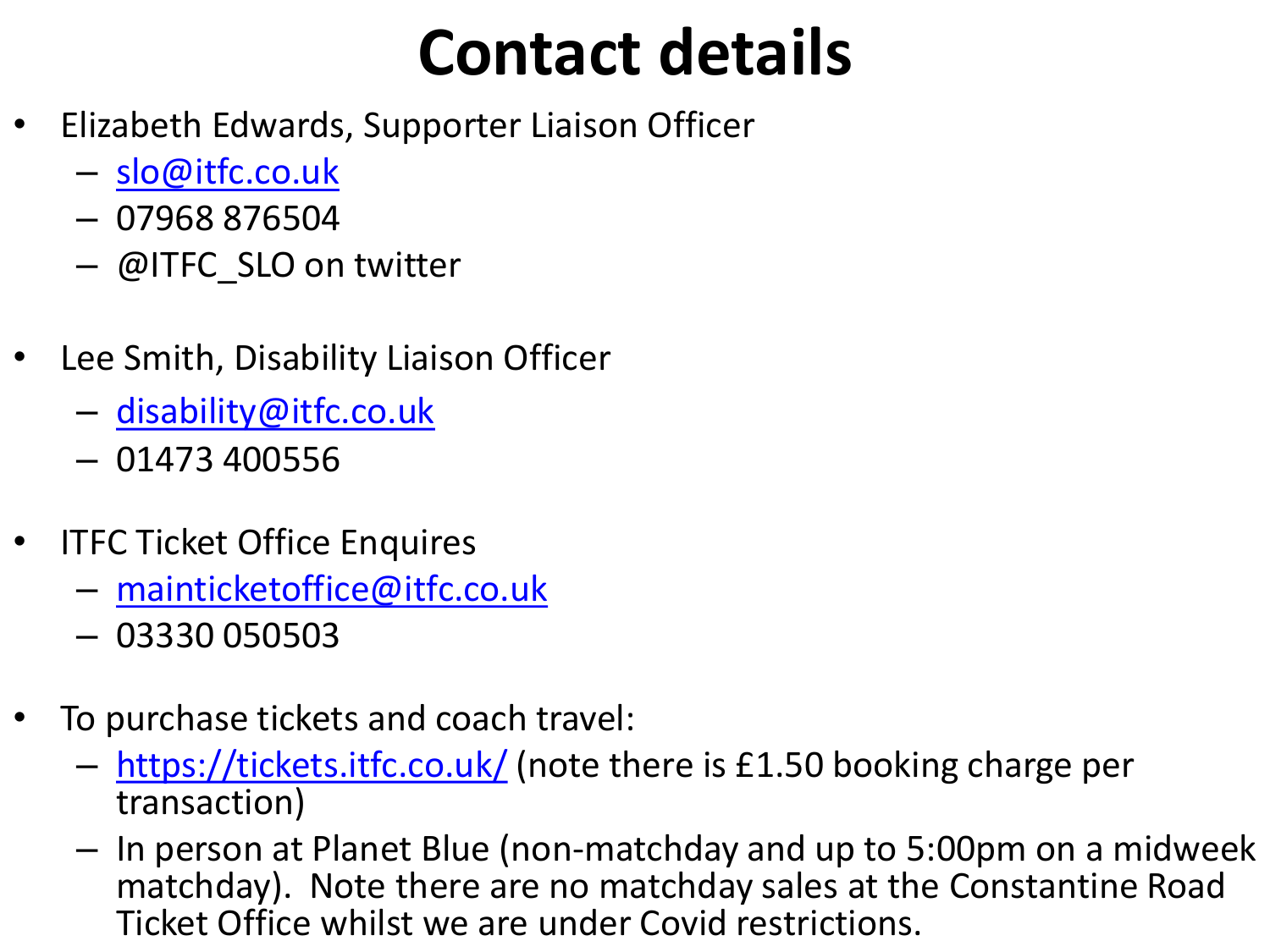# **Away ticket sale priorities**

Away games are sold on a priority basis, as follows:

- Ultimate members, then Gold members, then Season Ticket holders, then Silver members, then general sale.
- Note that some games have restrictions on general sale, based on having a prior purchase history.
- Note also that an extra level of priority may be applied for those matches with a limited allocation; this priority would be based on the number of previous away games attended during the course of the season.
	- Whilst we cannot predict exactly the level of away support, there are several grounds where we expect to sell out very quickly – we indicate these on the relevant club page below.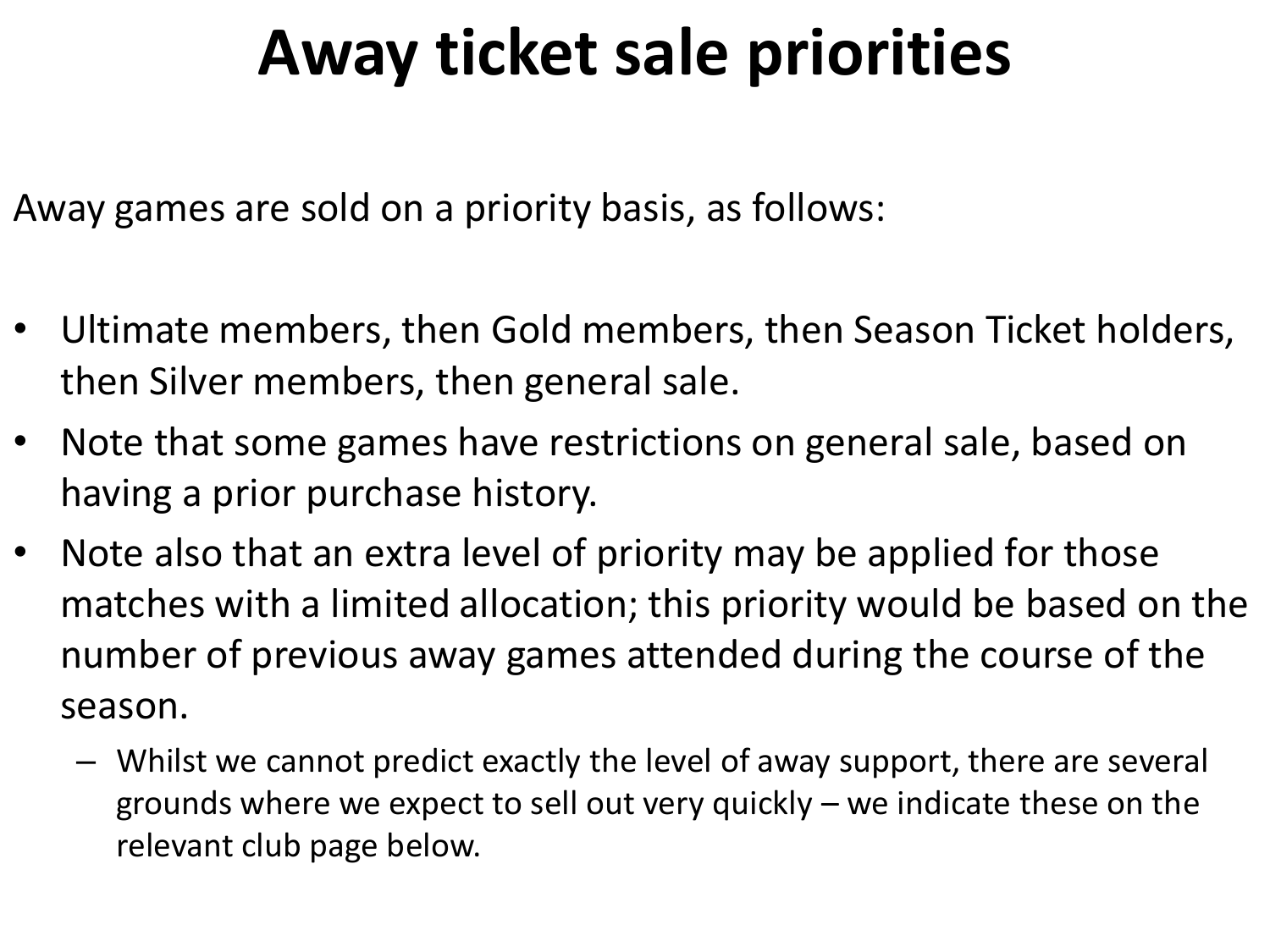# **2021/22 season - Where will we be playing**

- **Accrington Stanley**
- **AFC Wimbledon**
- **Bolton Wanderers**
- **Burton Albion**
- **Cambridge United**
- **Charlton Athletic**
- **Cheltenham Town**
- **Crewe Alexandra**
- **Doncaster Rovers**
- **Fleetwood Town**
- **Gillingham**
- **Lincoln City**
- **MK Dons**
- **Morecambe**
- **Oxford United**
- **Plymouth Argyle**
- **Portsmouth**
- **Rotherham United**
- **Sheffield Wednesday**
- **Shrewsbury**
- **Sunderland**
- **Wigan Athletic**
- **Wycombe Wanderers**

*Detailed away guides will be available at [www.itfc.co.uk](http://www.itfc.co.uk/) and in the FanZone from approximately two weeks before each game*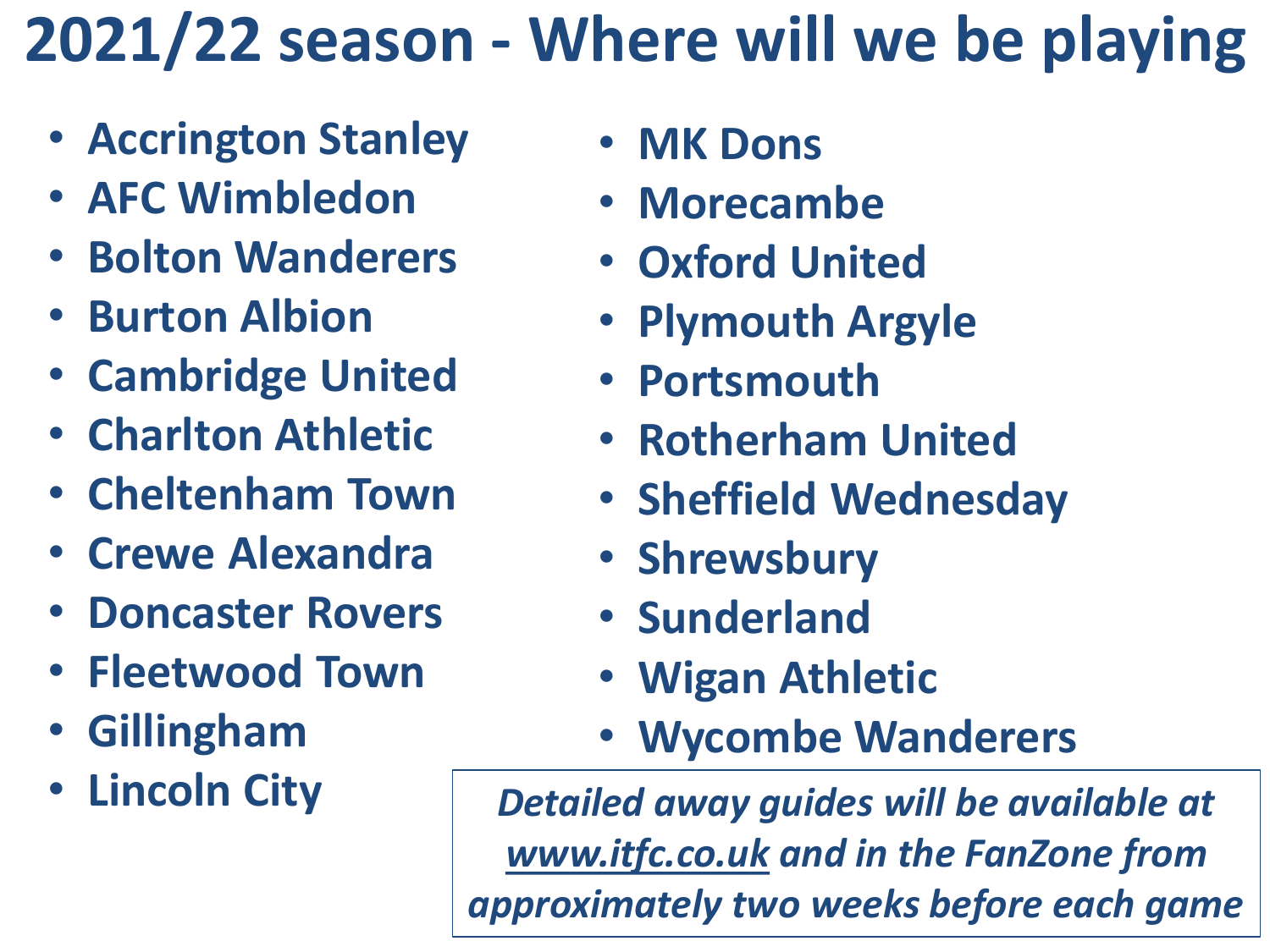# **Accrington Stanley**

#### **Where is it?**

In the North-West, north of Manchester, about halfway between Blackburn and Burnley.

# **Address:**

The Wham Stadium Livingstone Road, Accrington, BB5 5BX

**Website:** [www.accringtonstanley.co.uk](http://www.accringtonstanley.co.uk/club-info/visit-wham-stadium/)

# **By road:**

Around 5 hours, usual route is A14 / A1 / M62 / M66 / A56 / A680. Another option is A14 / M6 / M65 / A678 / A680. Official coaches are likely to leave 8 hours before kick off and arrive back 6 hours after the end of the game. Street parking or limited paid stadium parking.

# **By rail:**

Via London Liverpool St / Euston / Preston or Manchester, or crosscountry via Peterborough / York or Leeds. Trains from Manchester go from Victoria station. Ground is a 20 min walk from the station.

# **How to fill in time on matchday:**

There are several pubs which have been enjoyed by Town fans in the past, including The Crown on Whalley St (near the stadium). Accrington is generally away-friendly, so you should be ok in most pubs. There is also a fanzone at the ground.

The Oaklea fish & chip shop is on Whalley Road, opposite the Grey Horse pub, and is very good!

# **What's the ground like?**

It's a wonderful, proper lower-league ground, capacity just 5,450, but there is plenty of room for away fans, most of whom will be standing on a shallow, open terrace behind the goal.

Away seating is on the side, and covered. Away catering is behind the seated stand.

# **Away allocation:**

1,800 standing (Coppice Terrace) plus up to 500 seats (Eric Whalley Stand).

# **If you're spending a bit more time there:**

Most Town fans spending more time in the area are likely to gravitate to one of the major cities en route, typically Manchester or Leeds, both of which have everything for a fabulous night out, great shopping and an array of museums, galleries, theatres and restaurants.

Hebden Bridge (on the Leeds line) is highly rated, as a pretty town with great pubs.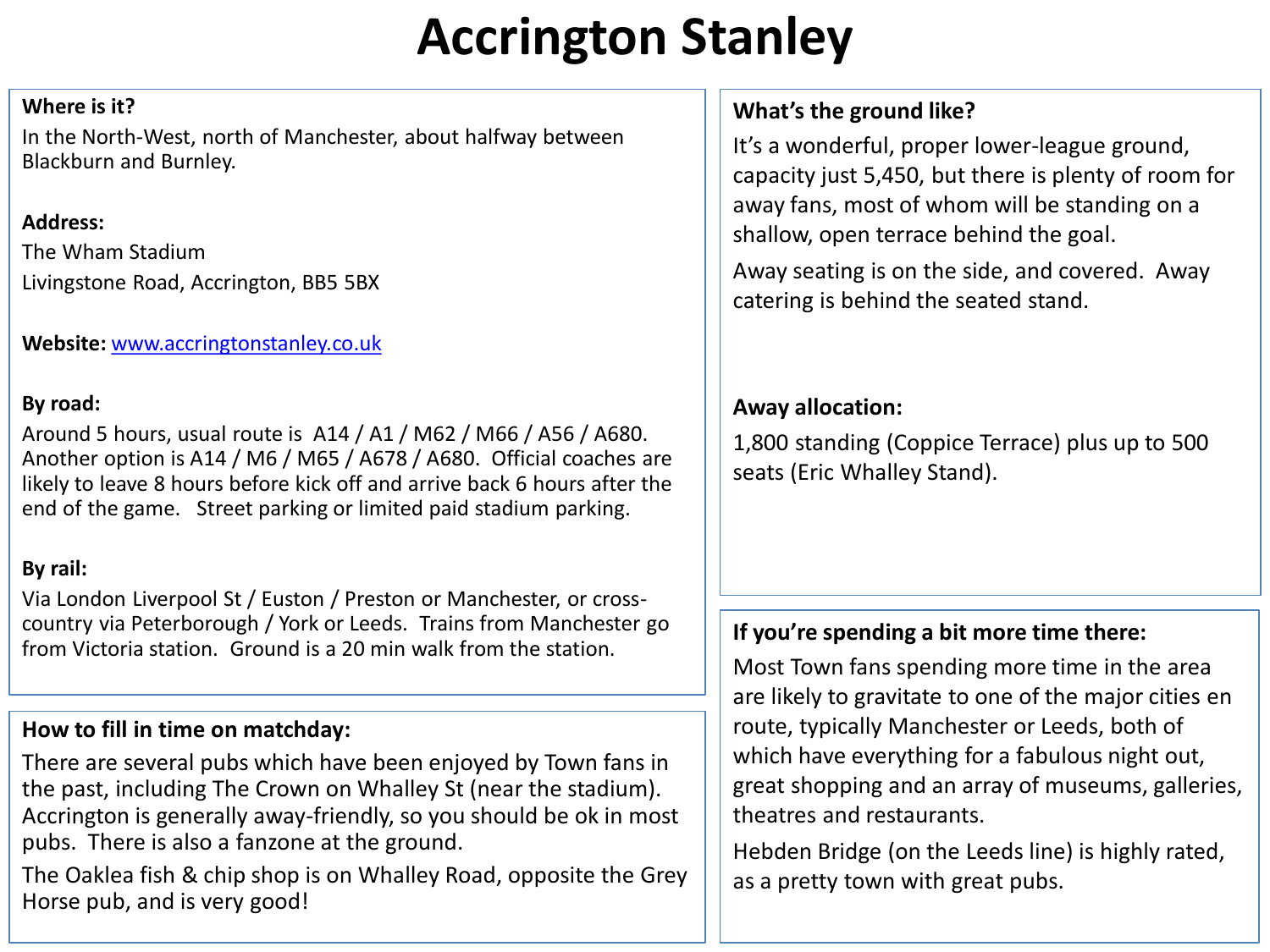# **AFC Wimbledon**

#### **Where is it?**

For the first time since phoenix club AFC Wimbledon was formed, we can declare that the stadium is in Wimbledon. It is a new ground, just a short distance from their historic Plough Lane home.

#### **Address:**

Plough Lane, London, SW17 0NR

#### **Website:** [www.afcwimbledon.co.uk](http://www.afcwimbledon.co.uk/)

#### **By road:**

Around 3 hours, as it's nestled into the London conurbation. From Ipswich, you'd likely go A12 / M25 / A3. This route is usually quicker than the M25 / A20 / South Circular route that SatNavs sometimes prefer. For most fans, train will be easier. Parking is not easy, but there are public car parks in the centre of Wimbledon, about 15 minutes' walk from the ground.

#### **By rail:**

The quickest route from Liverpool St station is to via Moorgate / Tooting Broadway ((Northern Line), then a 20-minute walk or short bus ride. By National rail, you go Waterloo to Wimbledon (zone 3). Trains run frequently and take around 10-15 minutes. Ground is about a 30 min walk from the station. Alternatively, take the District Line to Wimbledon Park + 25-30 minute walk away. Using the Northern Line route, you should get back to Liverpool St within an hour of the end of the game.

#### **How to fill in time on matchday:**

Most Town fans will either find pubs in and around the centre of Wimbledon, or will try some of the many pubs around Waterloo station. As the ground has not yet welcomed away fans, we cannot confirm whether there are bar or fanzone facilities at the stadium, other than the concourse. It is also unclear which pubs around the ground might welcome away fans, though Tooting Broadway is a reasonable option.

# **What's the ground like?**

It is a new ground, but has more atmosphere than you might expect, as there are apartment blocks behind two of the stands, which give it a sense of being enclosed and somehow make it feel bigger than its capacity suggests. Last season, some enterprising Town fans managed to watch the game from the roof of one of the apartment blocks!

# **Away allocation:**

1,800, in the Cherry Red Records Stand which is the North Stand behind the goal. Although this is a big allocation, we expect this game to be very popular with Town fans – both because it is a new ground, and also being very easy to get to.

#### **If you're spending a bit more time there:**

There is all of London to explore of course, but you might want to consider spending a bit of time in Wimbledon, which has good retail, restaurants and pubs, as well as the Lawn Tennis Museum. There are a number of hotels in and around Wimbledon too, which makes this one of the best matchdays for an extended stay. One option is to stay in Kingston Upon Thames, just 10 minutes away by train, with great shopping, pubs and river views and walks.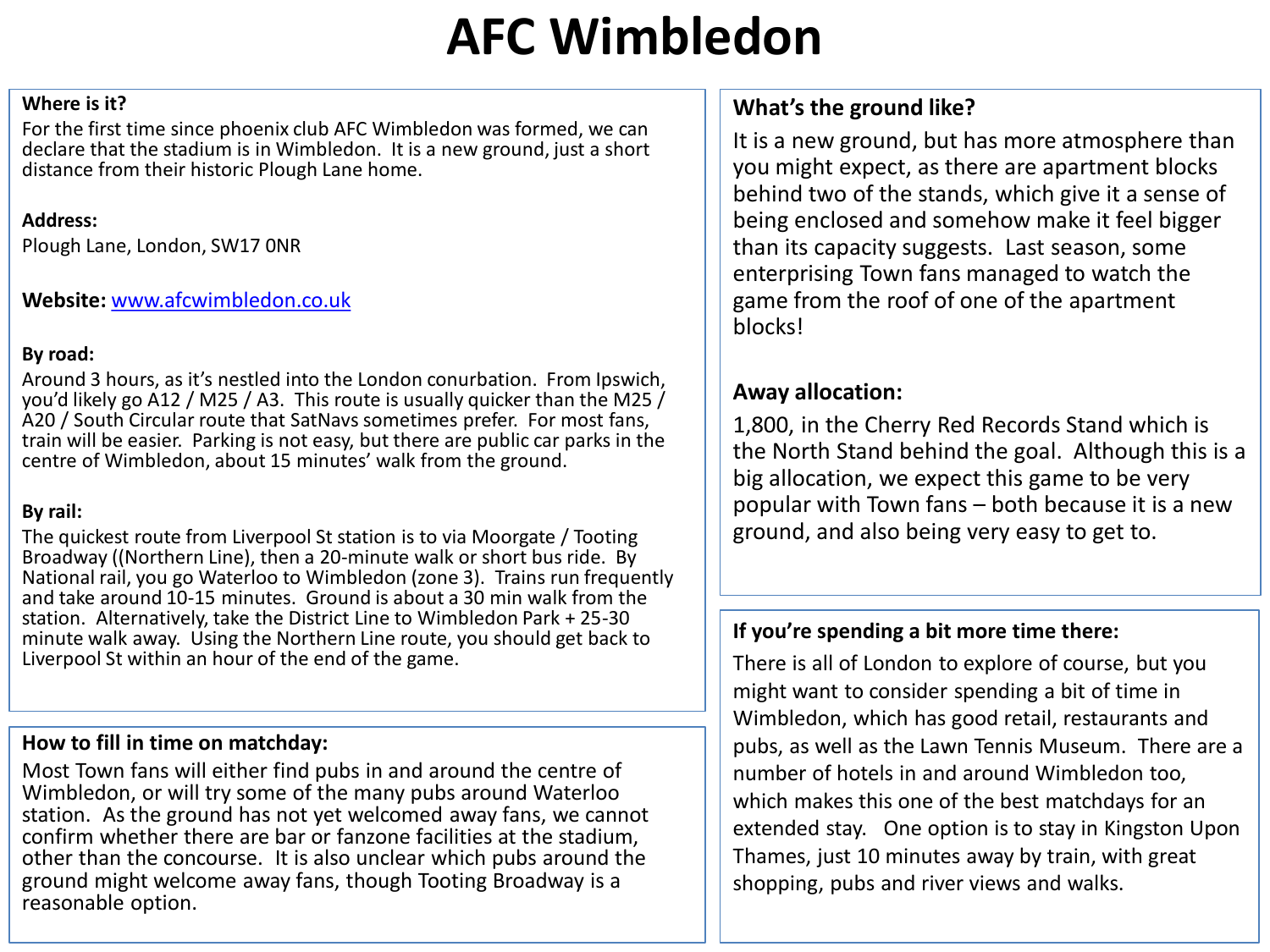# **Bolton Wanderers**

#### **Where is it?**

In the North-West, in Horwich, just off Junction 6 of the M61.

# **Address:**

University of Bolton Stadium, Burnden Way, Horwich, Bolton, BL6 6JW

# **Website:** [www.bwfc.co.uk](http://www.bwfc.co.uk/)

# **By road:**

Around 4 hours 30 minutes, usual route is A14 / A1 / M62 / M61. Another option is A14 / M6 / M62 /M60 / M61 but is likely to take longer. Official coaches are likely to leave at least 7 and a half hours before kick off and arrive back no earlier than 5 and a half hours after the end of the game. Parking is available at the ground and also in the industrial estates around the stadium (Lostock Lane).

# **By rail:**

Via London Liverpool St / Euston / Manchester Piccadilly. From Manchester Piccadilly you take a train to Horwich Parkway which is 200 metres from the stadium. Post-match there's a queuing system, which may segregate home and away fans, so you may not be able to get on the first train out.

# **How to fill in time on matchday:**

The Middlebrook Retail Park next to the stadium has numerous food outlets, shops and other activities. You can't park there for the match, and some outlets (selling alcohol) don't allow away fans.

The Beehive pub on Chorley New Road is the main away pub. The Barnstormers pub on Lostock Lane also allows away fans.

# **What's the ground like?**

It's modern and iconic – and holds fond memories for Town fans who remember our successful playoff campaign in 2000.

Catering facilities are as you would expect (though, in our experience, they manage to cook a Hollands pie far better than most), and alcohol is normally available to away fans.

# **Away allocation:**

Huge – up to 5,000. If we sell this one out, then we will be having an amazing season!

# **If you're spending a bit more time there:**

Quite a few Town fans will overnight before or after the game (or both). There are a couple of Premier Inns very near the ground which are popular, and good nearby pubs for non-matchday socialising. There is also Whites hotel, which is built into the stadium, with some rooms offering a great view of the pitch (NB matchday restrictions on occupancy and alcohol!). Other Town fans will take advantage of being so close to Manchester, so will overnight there instead.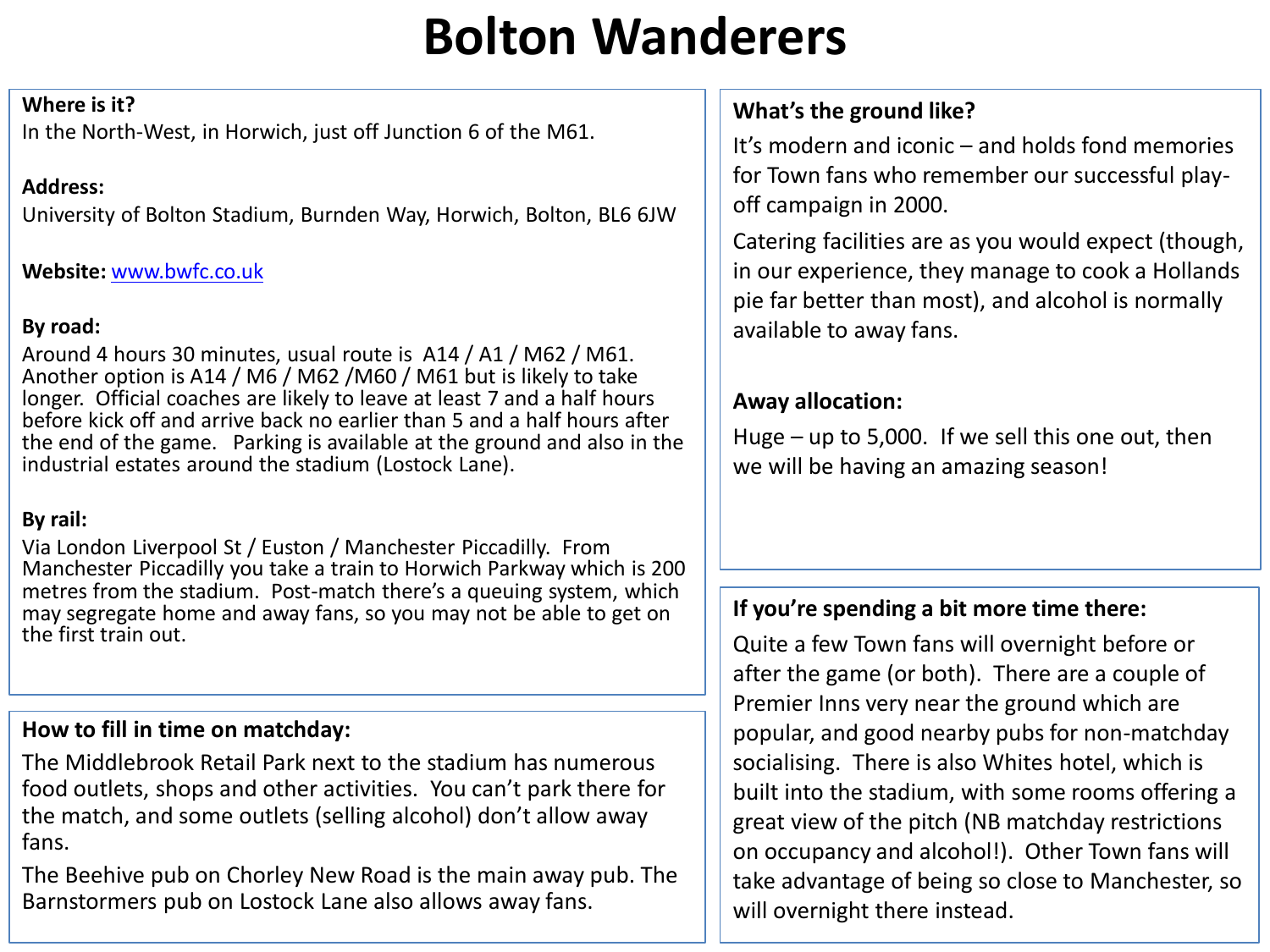# **Burton Albion**

#### **Where is it?**

Nestled in the Midlands, not far from lots of places, including Derby and Tamworth, but with a wonderful, distinct identity.

**Address:** Pirelli Stadium, Princess Way, Burton-on-Trent, DE13 0AR

**Website:** [www.burtonalbionfc.co.uk](http://www.burtonalbionfc.co.uk/)

#### **By road:**

A14 / M1 / A511 / A5121, taking about 3 hours. There is a car park at the ground, but most fans use the unofficial car parks in nearby industrial estates. Official coaches will leave Ipswich around 6 hours before kick off, and arrive back around 4 hours after the game.

## **By rail:**

It isn't the easiest by rail from Ipswich. Plan on at least a 4 hour journey, with changes at Liverpool St / Euston / Tamworth or crosscountry with changes at Ely and Nottingham.

#### **How to fill in time on matchday:**

It's Burton – some call it the brewing capital of the world, and certainly it once had a real claim to that title. Many supporters will crowd in and around the Weighbridge Inn, next to the station, which is run by Town fans Richard & Mandy Muir, and features their great Muirhouse Brewery beers. The town centre is full of memories of the town's great brewing heritage, including the National Brewery Centre and museum (which also has a pretty good bar and shop). Otherwise, you have a choice of a huge number of varied and interesting pubs, most of which are entirely away-friendly. A day is nowhere near enough to explore all the decent pubs in town.

# **What's the ground like?**

Small. The capacity is just under 7,000, with only just over 2000 seats. It's modern and compact, and only about a mile from the town centre.

# **Away allocation:**

1,400 standing on the East Terrace, giving a real chance to create a good atmosphere, plus 400 seats in the corner of the Main Stand. All the stands are fairly shallow, as you'd expect. It's the first game of the season, so could well sell out.

# **If you're spending a bit more time there:**

As the "matchday" section across the page suggests, there are enough fascinating pubs to keep you interested for a few days. The tour around the Brewery Centre is worthwhile, (the Marstons tour is also worth exploring). There are a number of hotels in town, including a budget Ibis (used to be a Travelodge) almost next door to the station and Weighbridge Inn, and a Premier Inn about a mile away. We would usually put a word in for the Hilton at St Georges Park, based in the FA's fabulous training centre, but it appears to be fully booked (or closed to the public) the night before the game.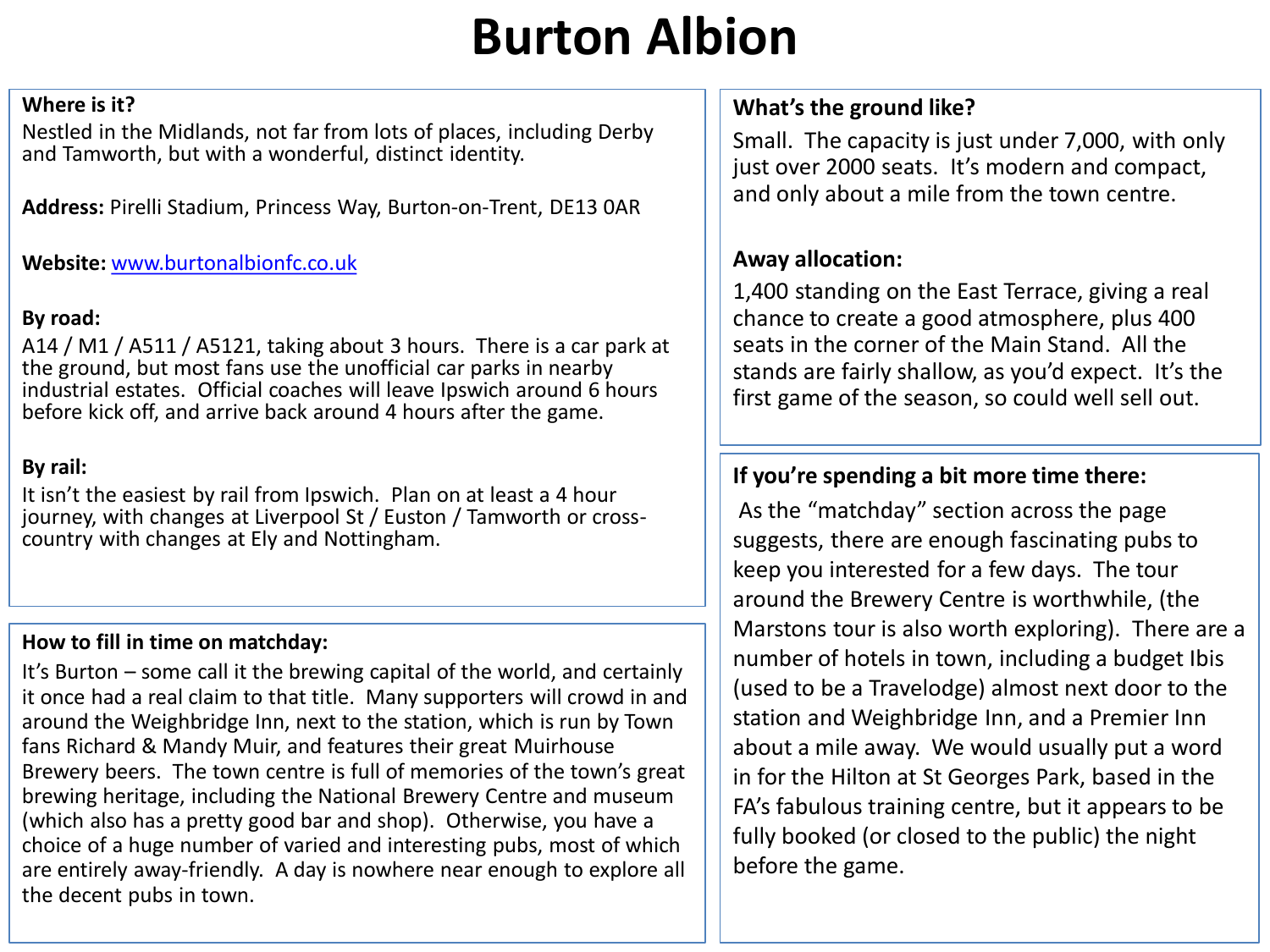# **Cambridge United**

#### **Where is it?**

60 miles west of Ipswich, our closest away game and a great city to spend some time on matchday. The ground is at least half an hour's walk from town, but there are very frequent buses.

**Address:** Abbey Stadium, Newmarket Rd, Cambridge CB5 8LN

**Website:** [www.cambridge-united.co.uk](http://www.cambridge-united.co.uk/)

#### **By road:**

Just head west on the A14 for about an hour, taking the first Cambridge junction towards the airport. Continue for another mile or so and the ground is on the left. There is street parking in the estates opposite the ground, and also off Coldhams Lane, across the common from the away end. Official coaches will leave Ipswich around 3 hours before kick off, and arrive back around 2 hours after the game.

#### **By rail:**

There are hourly trains from Ipswich, and nowadays they should all have three carriages. But on matchday, they will still be very, very busy of course. It is a 40 minute walk to the ground, though there are frequent buses from the station. If you do walk, allow plenty of extra time as you may well be delayed in one or more of the excellent pubs en route.

# **How to fill in time on matchday:**

It would almost be a crime just to go straight to the ground and back, as Cambridge is a great city to visit. There's the cultural attraction of the university buildings, museums and galleries, some great shopping, a wide choice of fabulous pubs and restaurants, and the chance to try your skills at punting on the river. There are no away-friendly pubs near the ground, though.

#### **What's the ground like?**

The new part of the ground is the south stand, which is the away end. The rest of the ground is attractively traditional and piecemeal. The capacity is around 8,000.

#### **Away allocation:**

2,000, in the south stand, which is accessed off Coldhams Common (watch out for the cow pats!). Although that is a big away allocation, the game is going to be very popular with Town fans so is likely to sell out very quickly.

# **If you're spending a bit more time there:**

As the "matchday" section across the page suggests, there is plenty to do in Cambridge to keep you occupied for a few days, should you so choose. The city centre is compact, but packed with shops, pubs and bars, as well as historic college buildings. Culture vultures will head for the Fitzwilliam Museum, cake addicts will want to visit Fitzbillies nearby. For families, the Scott Polar Research museum on Lensfield Road is well worth a visit. There is a Premier Inn and a Travelodge within a mile of the ground, on or just off Newmarket Road, plus a newish Ibis at the railway station. There are also some far more expensive options nearer the centre, including a newish Hilton right next to the Corn Exchange.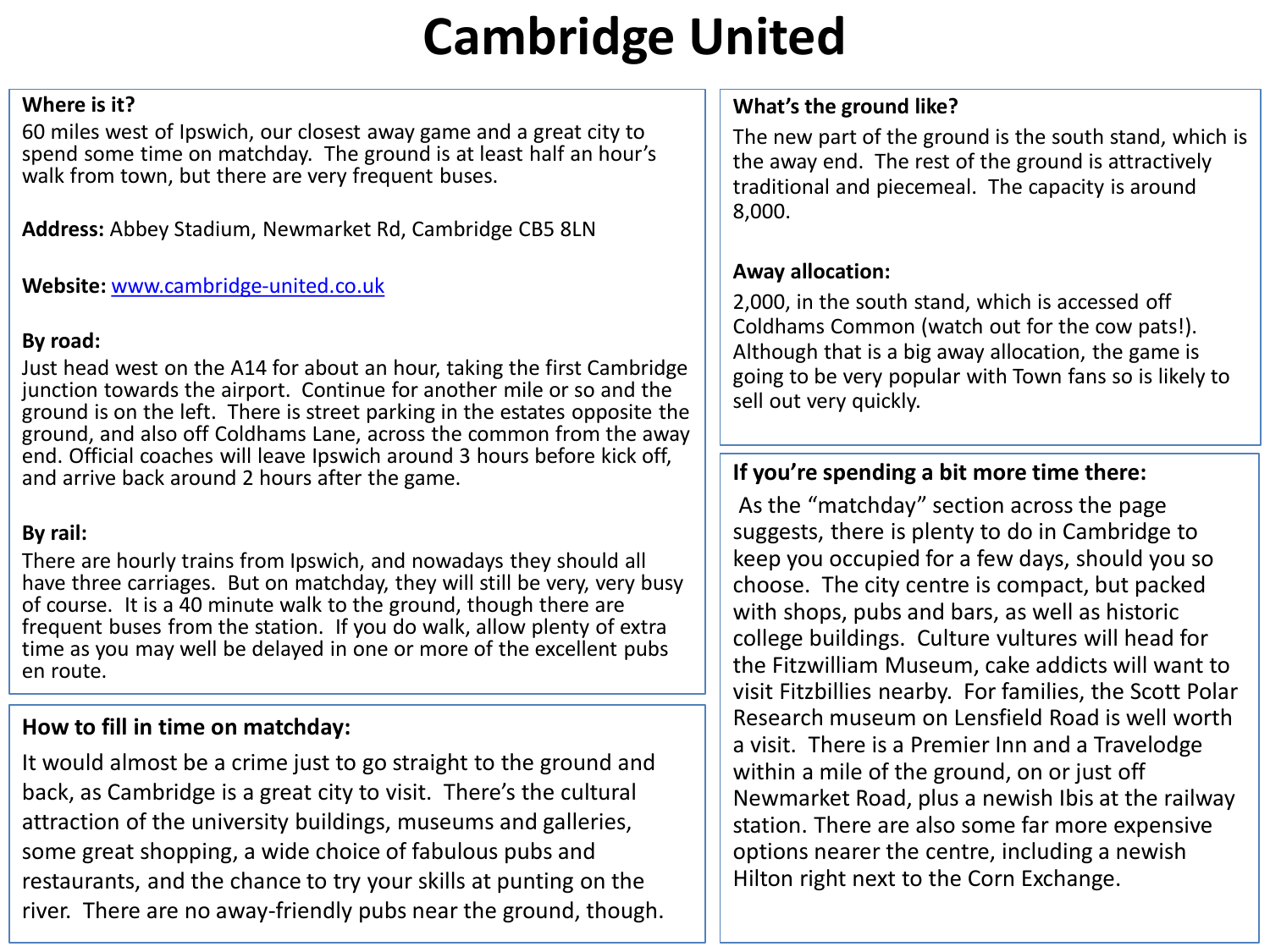# **Charlton Athletic**

#### **Where is it?**

South-east London, a short train ride from London Bridge, and just a few minutes beyond the Blackwall Tunnel at the south end of the A12.

**Address:** The Valley, Valley Floyd Road, Charlton, SE

#### **Website:** [www.cafc.co.uk](http://www.cafc.co.uk/)

### **By road:**

Take the A12 south. It is probably quicker then to take the M25 / M11 / A406 to rejoin the A12 at the Redbridge roundabout. Continue through the Blackwall Tunnel and follow signs to the ground. Official coaches will leave Ipswich around 3-4 hours before kick off, and arrive back around 2 hours after the game. Parking isn't easy – do not be tempted to use the new retail park near the ground, as matchday parking is not permitted there.

# **By rail:**

Change either at Stratford onto the Jubilee Line to London Bridge, or at Liverpool St (Central Line to Bank, and then Northern Line to London Bridge, or bus numbers 35, 47, 48 or 149 from the stop opposite the station on Bishopsgate). Trains to Charlton run frequently, and take around 15 minutes. Of course, you may have to queue a while after the game. Alternatively, take the Jubilee Line to North Greenwich, and then it's a short trip on a 161, 472 or 486 bus.

#### **How to fill in time on matchday:**

Sadly, the traditional away pub, the Antigallican, has now closed. The closest away pubs are now the Angerstein and the Anchor & Hope, each about a 15-min walk from the ground. Many fans will choose to drink in and around the London Bridge area – note that many pubs here do not allow football colours on matchdays. Non-pubgoers and families could opt for a riverboat from London Bridge or Tower Pier to the O2 Arena, and then take a 161, 472 or 486 bus to the ground. Greenwich, with the Naval Museum, observatory, Cutty Sark and great shops, pubs, restaurants is also nearby, as is Blackheath.

#### **What's the ground like?**

Impressive and atmospheric, one of the best grounds we will go to this season.

#### **Away allocation:**

Up to 3,000, in the Jimmy Seed Stand behind the goal. It is an older stand, with quite cramped facilities and not the best sightlines, but that doesn't stop it being a favourite for many fans. This will be one of the most popular games, so may well sell out..

## **If you're spending a bit more time there:**

Being so close to central London, Charlton is the ideal away game if you want to stretch a match into a longer break. We're not going to list all the tourist attractions of London here of course – but we would note that, in addition to the London Bridge / Borough Market area, trains from Charlton also go to Cannon Street (near St Pauls and the Millennium Bridge) and Charing Cross (for Covent Garden, Trafalgar Square and Theatreland).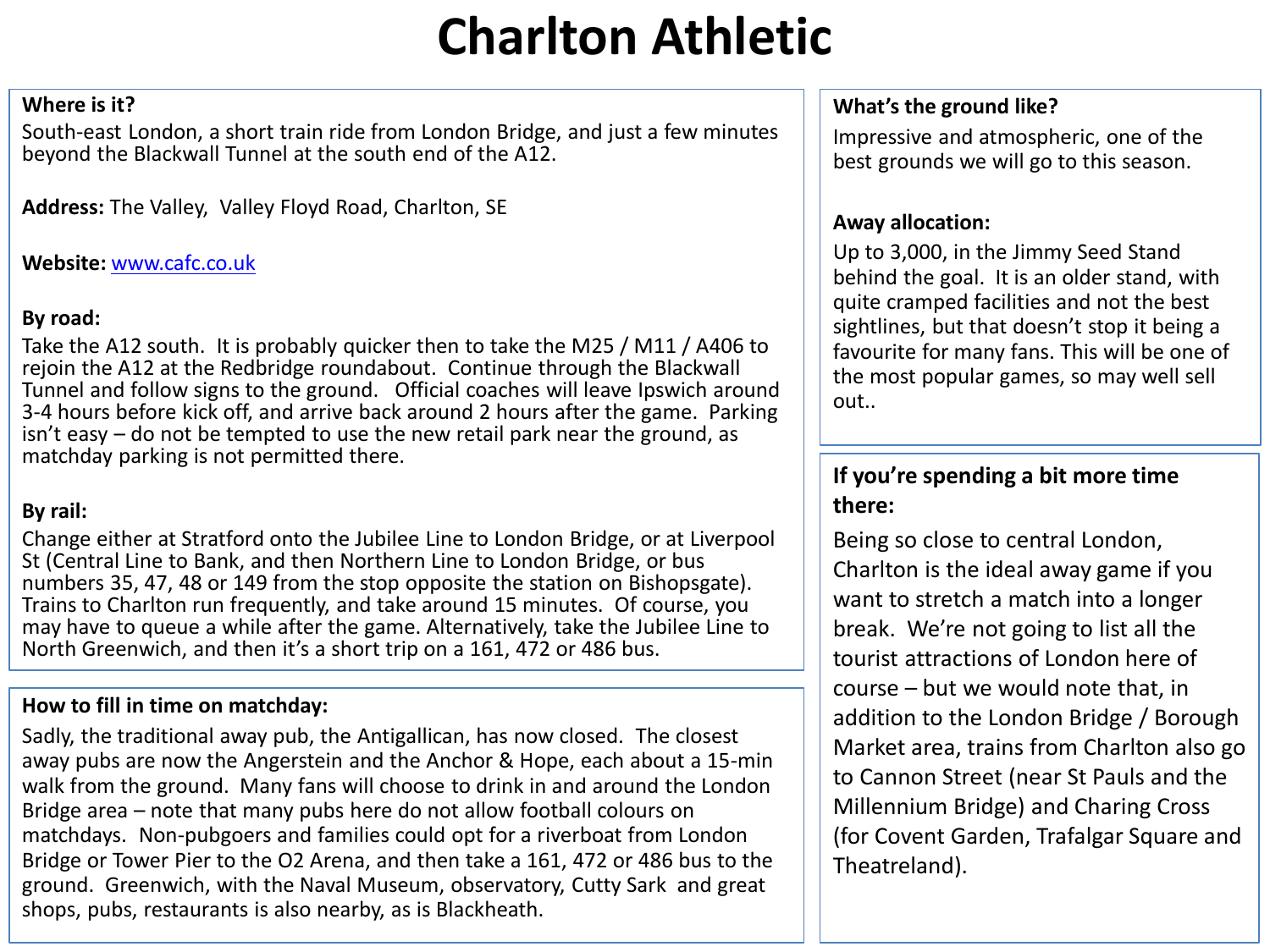# **Cheltenham Town**

#### **Where is it?**

Well on the way to the south-west, near Gloucester.

**Address:** Jonny Rocks Stadium, Whaddon Road, Cheltenham, GL52 5NA

**Website:** [www.ctfc.co.uk](http://www.ctfc.co.uk/)

#### **By road:**

It takes around 3-and-a-half hours, whether you go A14 / M6 / M42 / M5 / A4019 or A12 / M25 / M40/ A40. There is limited street parking fairly near the ground, or you may be able to pre-book a space at the ground. Alternatively, the nearby Parklands Social Club also offers payfor parking. Official coaches will leave Ipswich around 6-and-a-half hours before kick off, and arrive back around 5 hours after the game.

#### **By rail:**

Travel via London Liverpool Street, then take the Hammersmith & City line to Paddington. There are trains roughly every hour from Paddington, taking about 2 hours to get to Cheltenham. It is then a 40 minute walk to the ground, so most fans will take a cab or bus. Of course, you won't be able to get back to Ipswich – or even London – by train after the game with the match on a Tuesday evening.

# **How to fill in time on matchday:**

There is a bar at the ground, the Robins Nest, which normally allows away fans. Otherwise, there are a number of pubs within a reasonable walk of the ground, including the Sudeley and the Conservatory on Prestbury Road (with a decent fish & chip shop in-between them). Real ale types will likely head for the Kemble Brewery Inn on Fairview Street, or the Angry Parrot micropub & beer garden, on St James Street.

# **What's the ground like?**

Small and traditional, but atmospheric. The capacity is just over 7,000.

# **Away allocation:**

1,100, in the Hazlewoods Stand, behind the goal. This will be a new ground for many Town fans, but demand for tickets will be reduced by it being an evening game.

# **If you're spending a bit more time there:**

Apart from being a worthwhile destination in its own right, Cheltenham is really well located to explore the Cotswolds and also the city of Gloucester (which, as a football fan, you may well not have been to yet!). Even the Malvern hills are just a short drive away. Accommodation in tourist areas will be quick difficult to find, and a bit expensive, as the match is in mid-August. It may be easier to find accommodation in Cheltenham itself – though beware that the ground is on the edge of town so you may have a longish walk.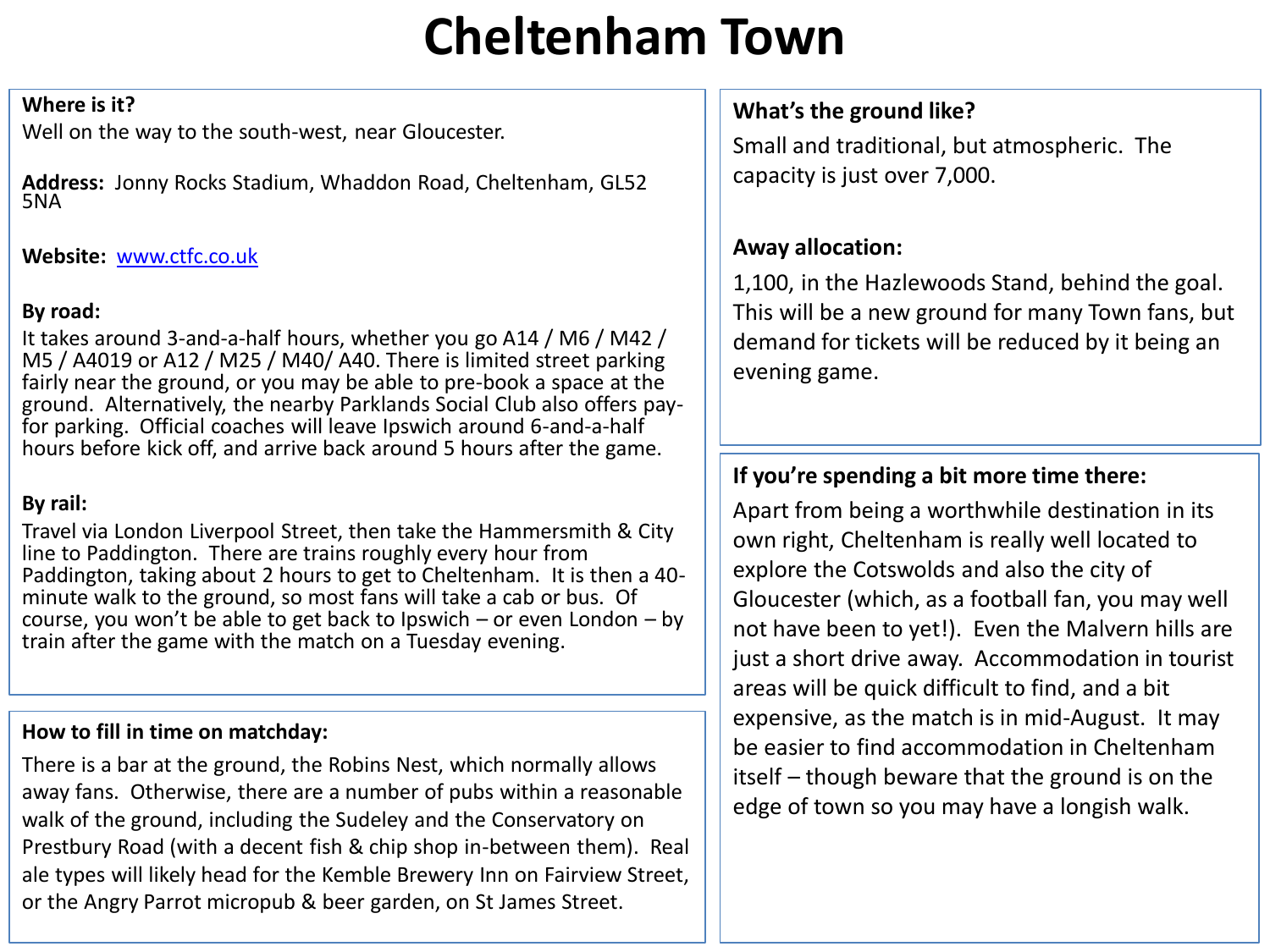# **Crewe Alexandra**

#### **Where is it?**

Just beyond the Midlands, pretty much at the start of the north-west.

**Address:** Gresty Road, Crewe, CW2 6EB

#### **Website:** [www.crewealex.net](http://www.crewealex.net/)

# **By road:**

A14 / M6 / A.500 / B5071. Official coaches will leave Ipswich around 6 hours before kick off, and arrive back around 5 hours after the game. There is street parking.

# **By rail:**

The easiest way is via London. From Liverpool Street, take the Hammersmith & City or Metropolitan Line to Euston Square (5 mins walk to Euston), or change at Moorgate onto the Northern Line to Euston. Trains to Crewe run frequently, 2-3 an hour, with the fastest taking around 90 minutes. The ground is just a few minutes' walk from the station.

# **How to fill in time on matchday:**

Crewe is a favourite away day for many football fans – easy to get to, with the ground right next to the station, many friendly pubs nearby, and a really good fish & chip shop too.

#### **What's the ground like?**

Lopsided – there is one impressive, single-tiered stand (opposite the away end), and three smaller stands. We get a side view, and it feels very close to the action.

### **Away allocation:**

Just under 1,700 in the wonderfully-named Whitby Morrison Ice Cream Van Stand (you find yourself wishing it might be named after a local band) – although it is an evening game, there will still be a very good Town following, though we are unlikely to sell out.

# **If you're spending a bit more time there:**

Previous visits suggest that many Town fans will enjoy an overnight stay in Crewe. There are hotels very near the ground, including Ibis Styles, Travelodge, Holiday Inn Express and Premier Inn, as well as the more traditional Crewe Arms. It is the kind of town where you can relax into a few excellent beers in the kind of pub that you will wish you could find on every away trip.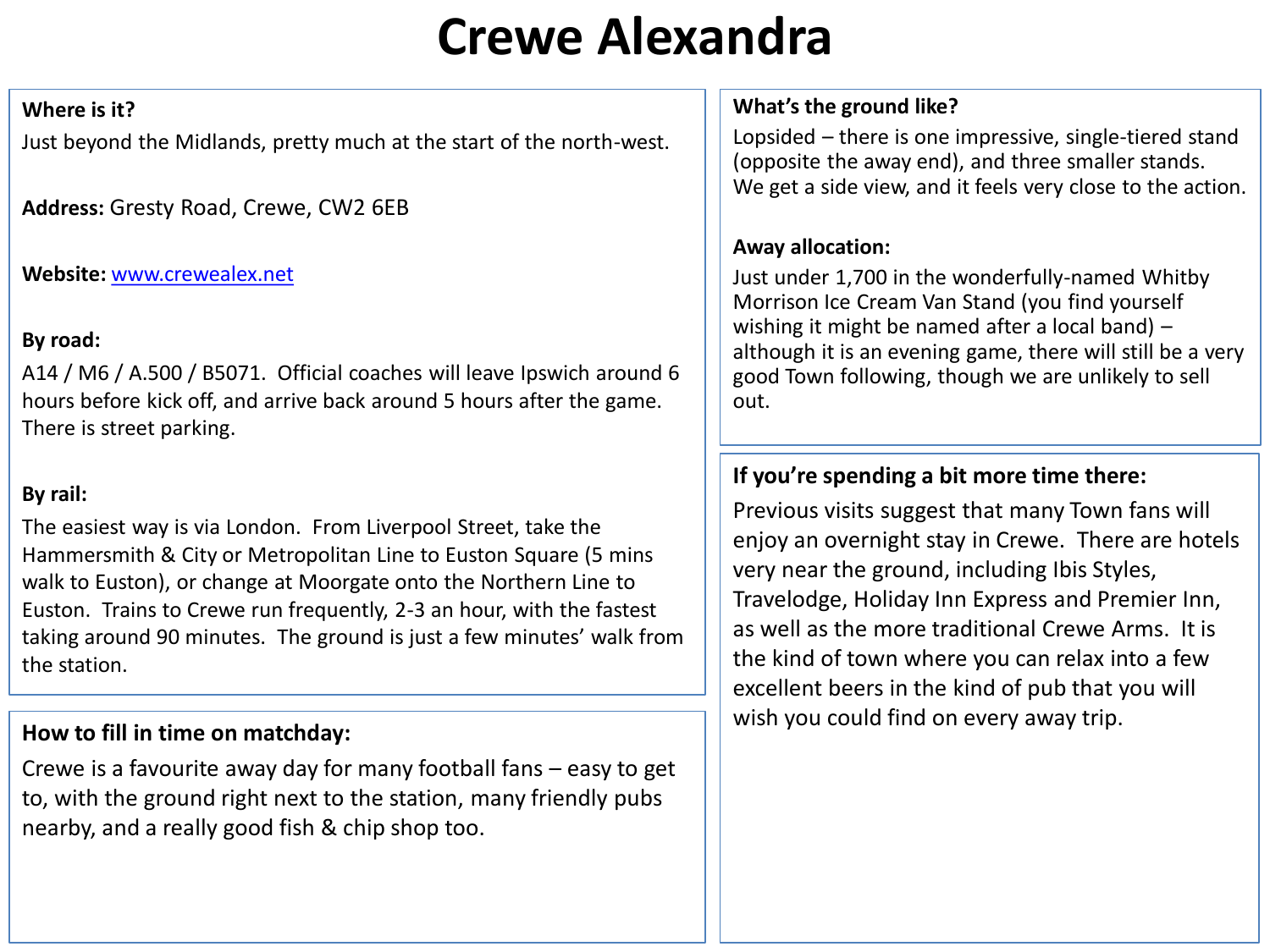# **Doncaster Rovers**

#### **Where is it?**

Yorkshire, but the easy bit to get to, as it's just off the A1.

**Address:** Keepmoat Stadium, Stadium Way, Doncaster, DN4 5JW

# **Website:** [www.doncasterroversfc.co.uk](http://www.doncasterroversfc.co.uk/)

# **By road:**

A14 / A1 / M18 / A6182. It takes around 3 hours by car. Official coaches will leave Ipswich around 6 hours before kick off, and arrive back around 4 hours after the game. There is stadium parking, and also various unofficial options around the ground.

# **By rail:**

The easiest route is with a single change at Peterborough, taking around three-and-a-half hours. It's a bit slower to go via Liverpool St and Kings Cross, but it's worth checking the cost of both options. The stadium is two miles out of town, so most will opt for a taxi or a bus from the nearby main bus station. We've walked it back after a game several times and it didn't feel too far… Being an evening game, you cannot get back to Ipswich by train, but there is a late train (22:50) to London Kings Cross, arriving at 01:15.

#### **How to fill in time on matchday:**

There are plenty enough decent pubs in the town centre, most a short walk from the station, to keep most visiting fans happy. In July 2021, we loved the away-friendly Doncaster Brewery & Tap, with cask, keg & bottled beers and an impressive choice of ciders. Given that the ground is outside of town and on a retail park, pub options near the ground are limited, though they are reportedly away-friendly. You may be able to get into the stadium bar too. The retail park has plenty of options to while away an hour or so!

# **What's the ground like?**

It is a smallish modern ground, but in a setting that is almost spectacular, next to a lake. Capacity is 15,231, all seated.

# **Away allocation:**

Around 3,300 in the North Stand, with a low roof that gives a chance to create a bit of noise. Catering is as you'd expect (can anyone confirm whether they still offer the excellent "Yorkshire Pudding Wrap", which was a generous helping of roast beef and gravy, wrapped not in a tortilla but in a Yorkshire pudding – delicious!).

# **If you're spending a bit more time there:**

Most Town fans will treat this one as a daytrip, but Doncaster is only half an hour from Sheffield, and not a lot further to York, if you are looking for traditional tourist pursuits, theatre, great shopping or a wider range of amazing pubs and ales. There is a new Hilton Garden Inn at the racecourse, many rooms having fabulous views of the course, with a walking / jogging path that takes you around it, up close to the fences.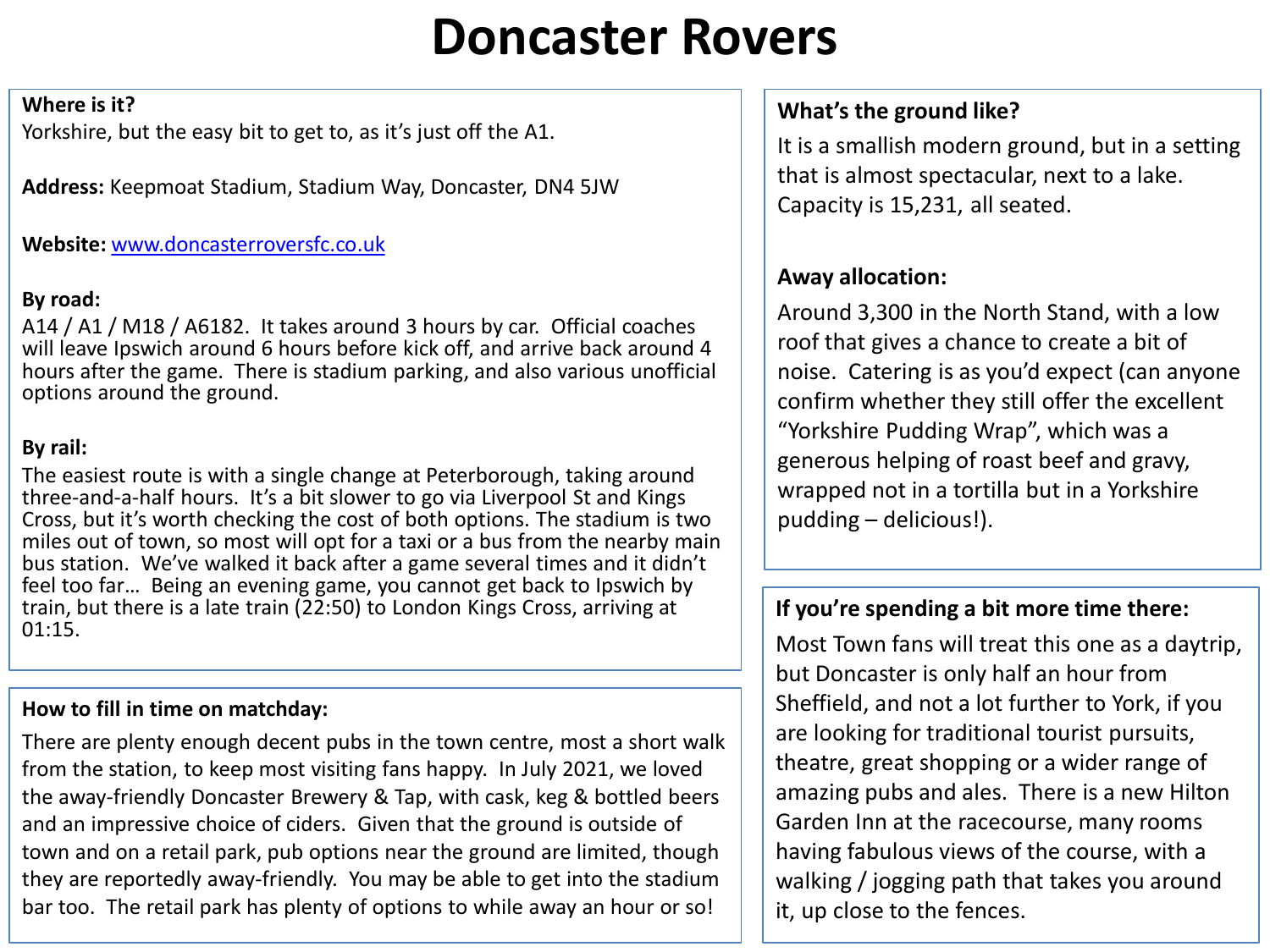# **Fleetwood Town**

#### **Where is it?**

Just up beyond Blackpool, on the coast. A fishing port, you may well hear the term "Cod Army!".

**Address:** Highbury Stadium, Park Avenue, Fleetwood, FY7 6TX. It is named after the adjacent road, not as a homage to a bigger club from down south (though their home colours might make you think otherwise).

**Website:** [www.fleetwoodtownfc.com](http://www.fleetwoodtownfc.com/)

#### **By road:**

A14 / A1 / M62 / M61 / M6 / M55 / A585. Or A14 / M6 / M55 / A585. It's a long way – around 5 hours by car, with coaches likely to leave Ipswich at least 8 hours before the game, getting back no earlier than 6 hours after the game.

#### **By rail:**

Change at Liverpool St / Euston / Preston / Blackpool North. You can then get a bus to Fleetwood, but you won't do that. Instead, you'll stroll up to the seafront and get a tram. The tram takes you to within a short walk of the ground.

#### **How to fill in time on matchday:**

It's worth giving Blackpool a miss if you have never been to Fleetwood. So, get the tram up to the end of the line and explore the town, lifeboat station, and maybe hit a fish & chip shop. There aren't so many pub options near the ground, but there are, of course, many pubs to choose from in the town, and they're likely to be away-friendly. The club bar also admits away fans, though it does get full on matchdays.

# **What's the ground like?**

Modern but small, with a capacity of just over 5,300. The club has risen quickly out of nonleague, but the stadium is smart.

#### **Away allocation:**

This could be a problem. The maximum away allocation is just over 1,100, of which 600 are on an covered standing terrace. Alcohol is not available at the terrace end. Given this is our only trip to the Blackpool area in the league, this game is likely to sell out.

#### **If you're spending a bit more time there:**

There are hotel and B&B options in Fleetwood itself, though most fans are likely to head into Blackpool, where there are options to suit just about any budget. Blackpool offers a huge range of family-friendly (and adult-oriented) activities, including the fabulous Pleasure Beach, at the south end of the town. If you're wanting a quite unusual experience, you could try booking a Pleasure-Beach--facing room at the family-friendly Big Blue Hotel, and have the experience of the old wooden rollercoaster rushing past your window every few minutes! For a more genteel experience, try the resort of Lytham, a few miles up the road, which has fabulous pubs (including The Taps) and some pretty good restaurants.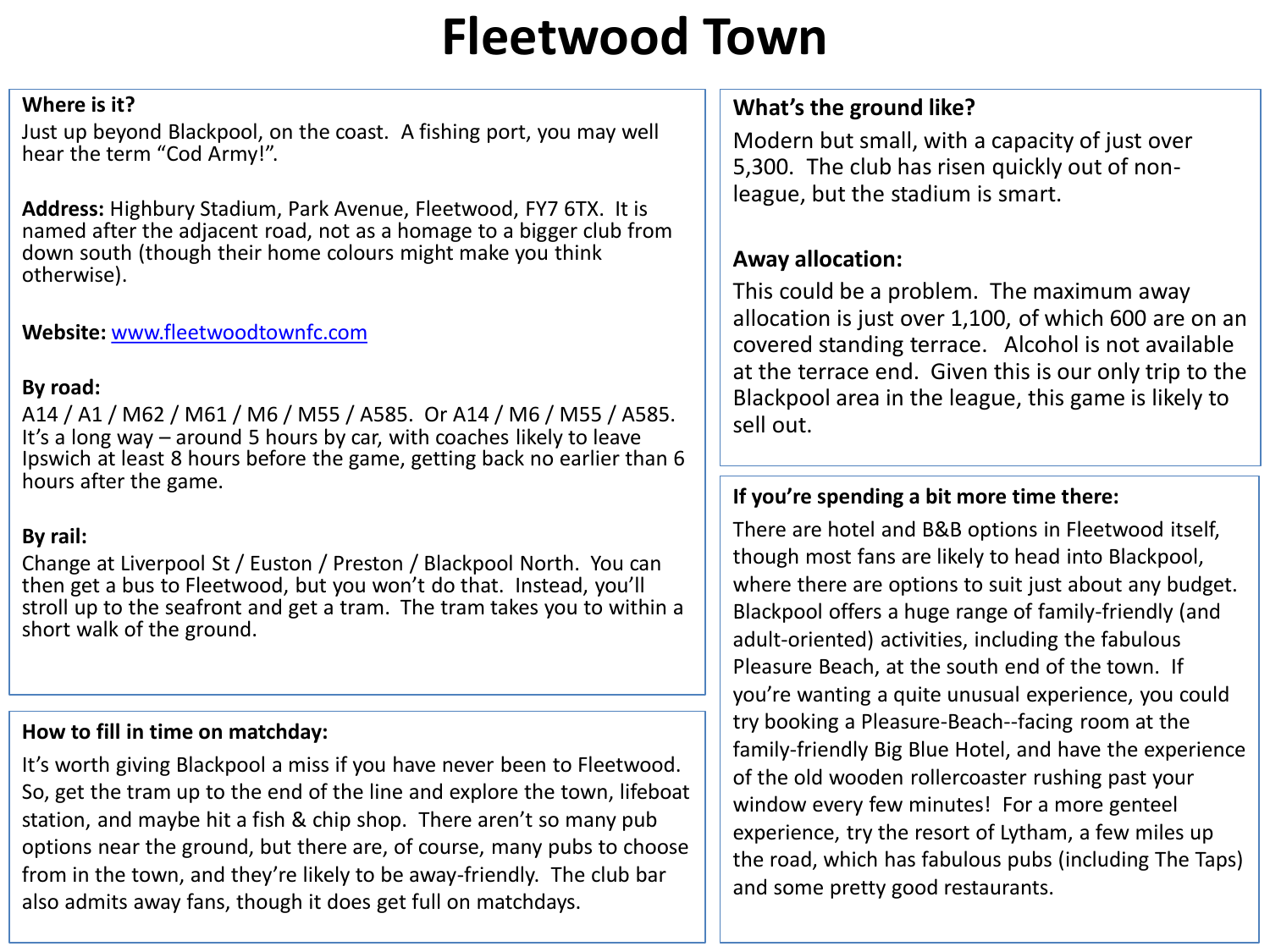# **Gillingham**

#### **Where is it?**

It's a Medway town, in Kent, so a shortish trip over the Dartford Bridge and turn left.

**Address:** MEMS Priestfield Stadium, Redfern Avenue, Gillingham, Kent, ME7 4DD

**Website:** [www.gillinghamfootballclub.com](http://www.gillinghamfootballclub.com/)

#### **By road:**

A12 / M25 / M2 / A278. Remember to pay the Dartford Bridge / Tunnel tolls in each direction – easiest done online (there are no toll booths, and it is too easy to forget). If you are a SatNav addict, please make sure you end up in Gillingham, Kent and not Gillingham, Dorset.

# **By rail:**

**The League fixture is on Boxing Day, so trains are unlikely to be an option. This info is valid though for the Papa Johns (EFL) Trophy game.**  This trip has become easier with the opening of the Ashford high speed line. Change at Stratford for Stratford International, from where it's just over half an hour to Gillingham. The station is about a 10-minute walk from the football ground. So, you can do the trip in a couple of hours, with a bit of luck, with a 22:21 out of Gillingham connecting onto the 23:38 home from Stratford.

#### **How to fill in time on matchday:**

Gillingham isn't a major city, and the vast majority of Town fans will treat it as an in-and-out game, stopping maybe just for a few beers pre-match. When it comes to pubs, Gillingham is better than you might expect, even with a dedicated away pub, the Fleur-de-Lys, 10 minutes walk from the ground on the Gillingham Road. There are several town centre options, and a reasonable choice for real and craft ale fans.

# **What's the ground like?**

It holds just over 11,500, and, seen from the away end, it's a neat, tidy, all-seater- and allcovered stadium. The away end, though, is still the big uncovered temporary seated terrace, fine on a nice day but grim when it's cold, wet and windy.

# **Away allocation:**

The away seated terrace, in the Brian Moore Stand (named after the famous ITV commentator who was a Gills fan), holds 1,500. Access to the away end is down a narrow passageway, which permits segregation when required.

# **If you're spending a bit more time there:**

You probably won't be spending a lot of time in or around Gillingham, but it is certainly worthwhile checking out the Historic Dockyard, with some great old warships and a dockyard museum at nearby Chatham (just a mile or so up the road) or the impressive Rochester Castle (3-4 miles away). Shopping addicts might want to stop off at the Bluewater Shopping Centre, which is the Kent side of the Dartford Crossing.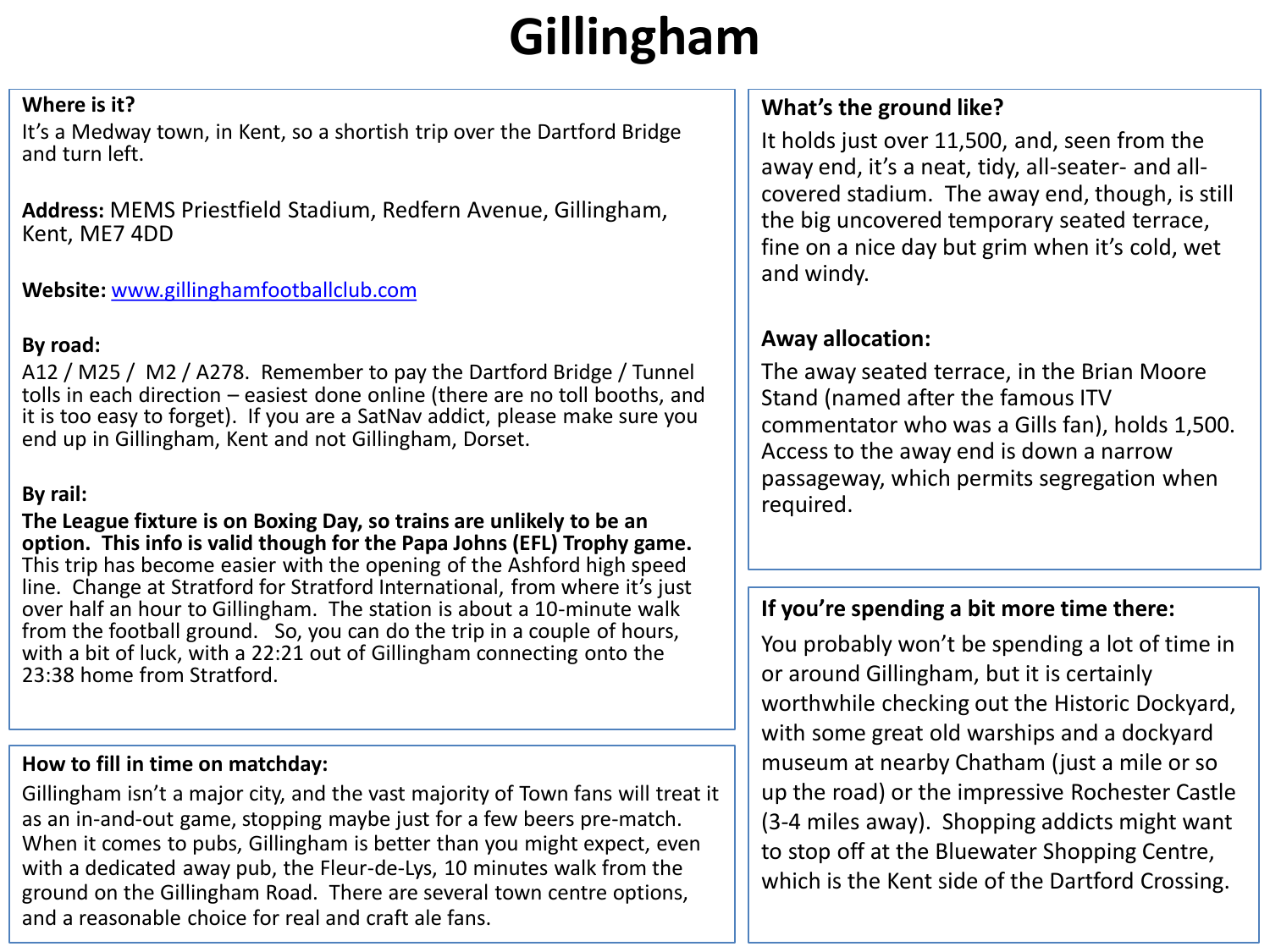# **Lincoln City**

#### **Where is it?**

Lincolnshire – but a part that is very, very hilly. If you turn right off the A1 at Newark, you'll be there pretty soon.

**Address:** Sincil Bank, Lincoln LN5 8LD

**Website:** [www.redimps.co.uk](http://www.redimps.co.uk/)

#### **By road:**

A14 / A1 / A17 from just north of Grantham (or, A46 from Newark). It should take just under 3 hours, making it a relatively short trip. There is no official away fans parking, but street parking worked well last time we were there. There are a number of car parks within walking distance with discounted parking rates offered by the City of Lincoln Council parks (details on the club website).

# **By rail:**

It's a cross-country trip, with changes at least at Peterborough and Newark North Gate. On the return you may also have to change at Newark Castle (and walk to North Gate) and Cambridge too! The ground is a 15-20 minute walk from the station.

# **How to fill in time on matchday:**

Lincoln is a fine, historic and beautiful city, with an imposing cathedral up an unfeasibly steep hill. It also has a very good choice of pubs, bars and eateries, so offers plenty for the visiting football fan. There is a small Fanzone at the ground, open to home and away fans, and the club also has a bar open to all.

# **What's the ground like?**

The stadium is newer than it looks – the eye is always drawn to the tall side stand that seems to stretch only a few yards either side of the halfway line. Capacity is a bit over 10,000.

# **Away allocation:**

The usual away allocation is just 1,000, on one side of the Stacey West Stand behind the goal. Historically, this game has been a sell-out to Town fans. Although it is a 3-hour journey, it feels a bit like a local derby – especially to older fans, who will remember how Lincoln used to be on Anglia's Match of the Week so often!

# **If you're spending a bit more time there:**

It is a really good city to spend an extra day, with excellent shopping and sightseeing, especially the cathedral, which is even more impressive at nighttime, as it towers over the city. Lincoln Castle is also well worth a look.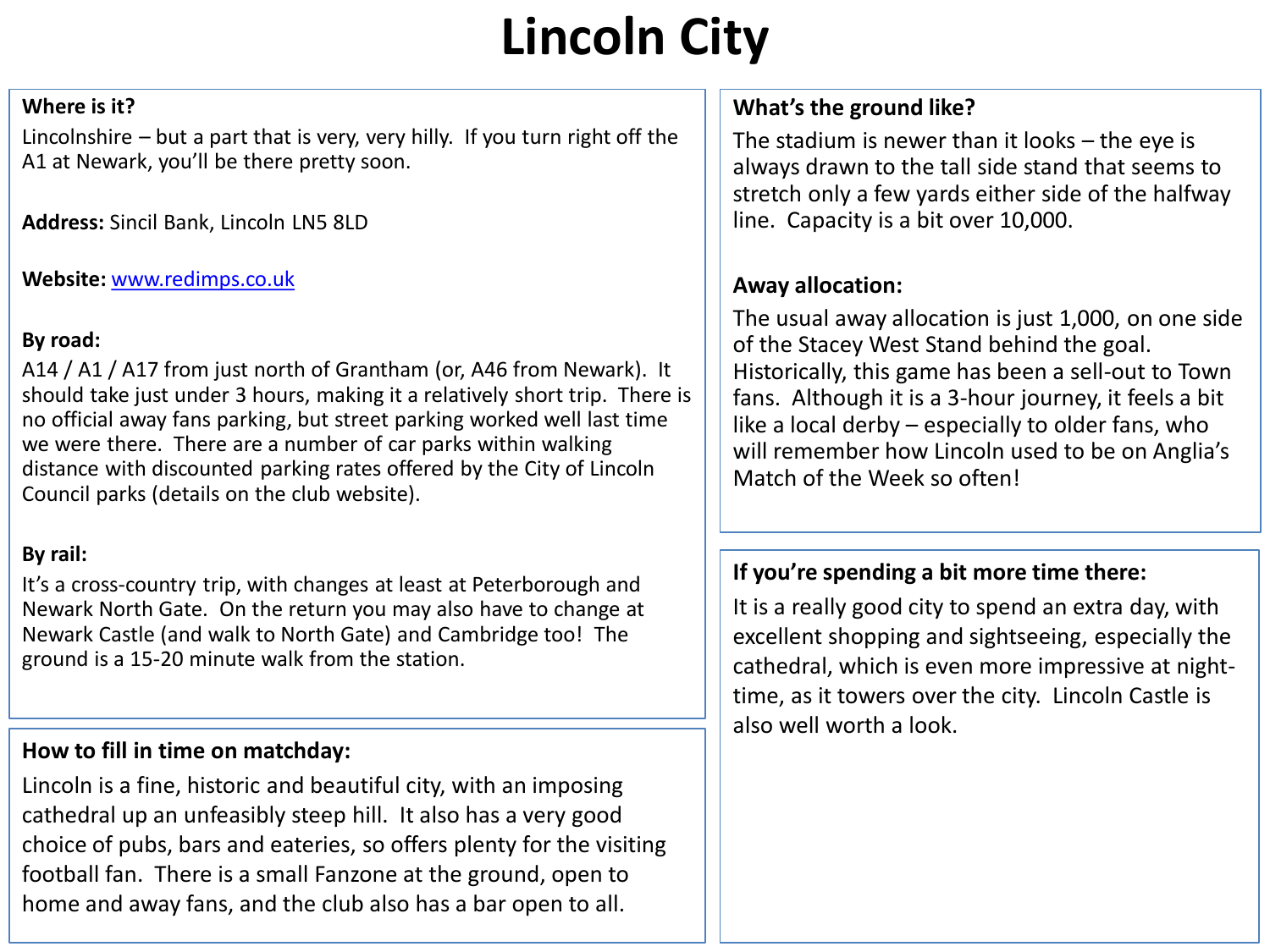# **MK Dons**

#### **Where is it?**

Just off the M1 in Buckinghamshire, about half an hour north of the M25.

**Address:** Stadium MK, Denbigh, Milton Keynes, Stadium Way, MK1 1ST

#### **Website**: [www.mkdons.com](http://www.mkdons.com/)

# **By road:**

A14 / A428 / A1 / A421. It can be done in just a couple of hours, so is one of our closest games. There is parking at the stadium, though many fans street park on nearby industrial estates or use the various unofficial car parks that open matchdays. Don't park in the adjacent retail park – you'll get a fine.

# **By rail:**

Change at Liverpool St and Euston, journey time around 2-and-a-half to three hours. But note that the stadium is nowhere near a useful station, so you'll rely on buses, taxis or a long walk (Bletchley is 2 miles, Milton Keynes Central is 4 miles away).

# **How to fill in time on matchday:**

Well, there is that retail park, right next to the ground, with lots of shops and chain restaurants. Otherwise, there are a number of pubs in nearby Fenny Stratford (about a mile from the ground – it has a railway station too, but it's on the Bletchley – Bedford branch line).

# **What's the ground like?**

It's big – the capacity is over 30,000 – and quite impressive. Of course, MK Dons don't get anywhere near filling the stadium for their league matches. The ground has been built to a high standard – comfy seats and very good facilities. If you like decent loos, then this is the League One ground to go to!

# **Away allocation:**

The away end is the north-east corner, with an allocation of 3,000. It is a very popular away trip but last time, MK Dons opened up an additional area once we sold our initial allocation.

# **If you're spending a bit more time there:**

The stadium has its own hotel, a decent Hilton Doubletree, which is incredibly convenient for overnighting fans. There are cheaper options, of the Travelodge / Premier Inn type, fairly close by too. Milton Keynes has good shopping and also boasts an indoor ski slope (Snozone) and a nearby indoor skydiving facility too. Just out of town is the concert hall known as The Stables, set up by Cleo Laine and Johnny Dankworth as a rehearsal and performance space – there are great acts on there throughout the year.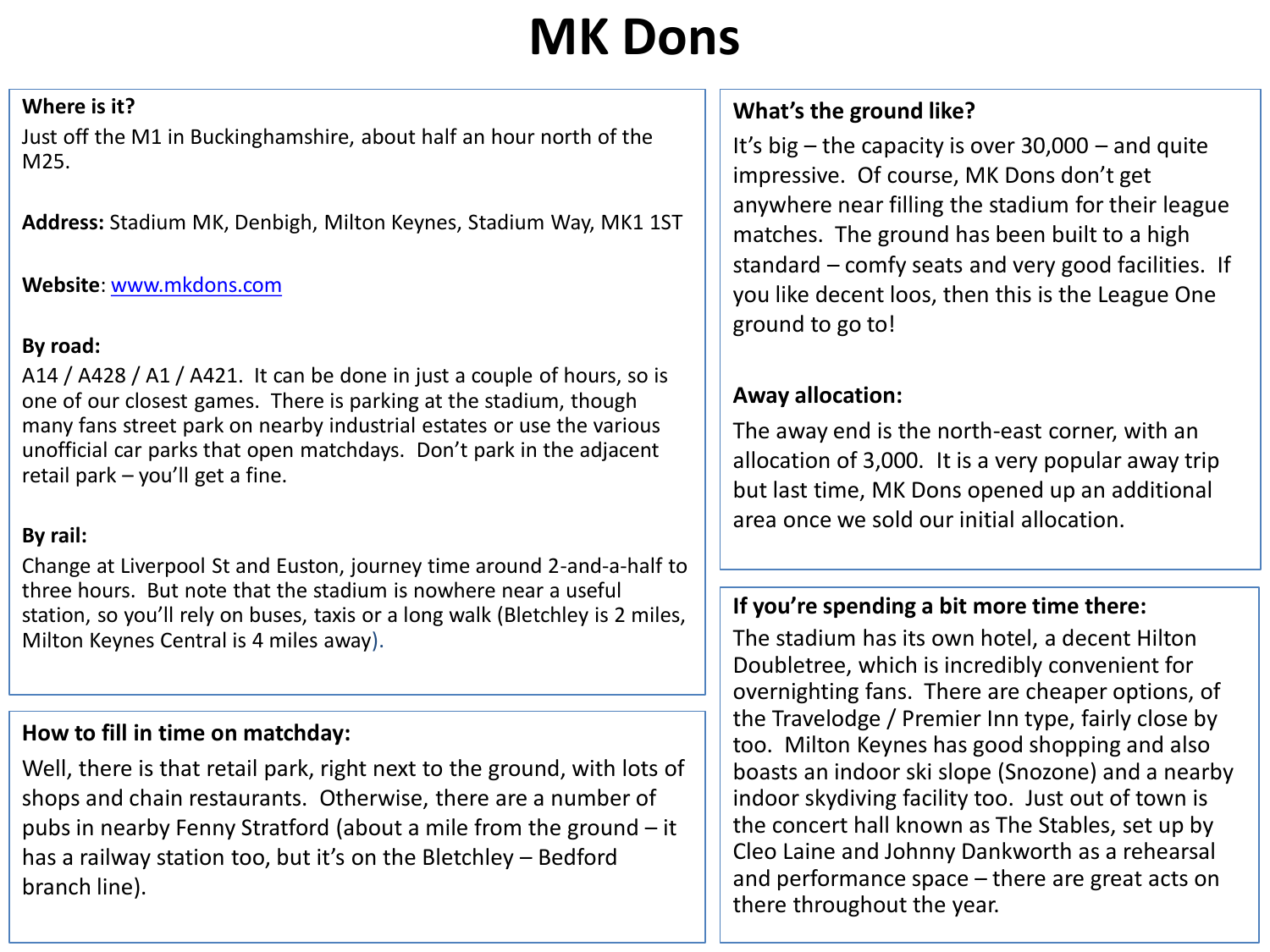# **Morecambe**

#### **Where is it?**

On the north-west coast, beyond Blackpool and just short of the Lake District.

**Address:** Christie Way, Morecambe, LA4 4TB

**Website**: [www.morecambefc.com](http://www.morecambefc.com/)

#### **By road:**

A14 / M6 / A683, or A14 / A1/ M62 / M61/ M6 / A683. Either way is likely to take around 5 hours. There is street parking not too far from the ground. Coaches will leave Portman Road at least 7 hours before kick off, and arrive back around 6 hours after the match.

# **By rail:**

Change at Liverpool St , Euston, and Lancaster, journey time around 5 hours. This is a new stadium and further from town and station than the ground we played at in the FA Cup in January 2001. It is around a half-hour walk from the station.

#### **How to fill in time on matchday:**

Morecambe is a traditional seaside resort, with a long, impressive prom (a bit like a curved version of Felixstowe prom!), and a statue of comedian Eric Morecambe for that essential Instagram moment. There are plenty of pub options in town, on the seafront and even a few nearer the ground. One favourite with away fans is the Boardwalk, on the seafront about 10 minutes walk from the ground – it also offers B&B. The historic football pub, the York Hotel, is still a good option, around a 10 minute walk from the ground.

# **What's the ground like?**

It's a kind of modern version of the previous Christie Park stadium, one of the smallest grounds we will visit, with a capacity of 6,476, but one you're likely to enjoy.

# **Away allocation:**

The away end has a terrace of just under 1,400 plus there is a separate seating area for 300. Even though it is a new ground for most Town fans and a seaside trip, we are unlikely to sell out.

# **If you're spending a bit more time there:**

It's the seaside, so it's always going to be a place where fans want to spend more time. It is far enough away that it is well worth stretching the trip by a day or two. Options nearby include Lancaster and the Lake District, or (about an hour to the south) Blackpool.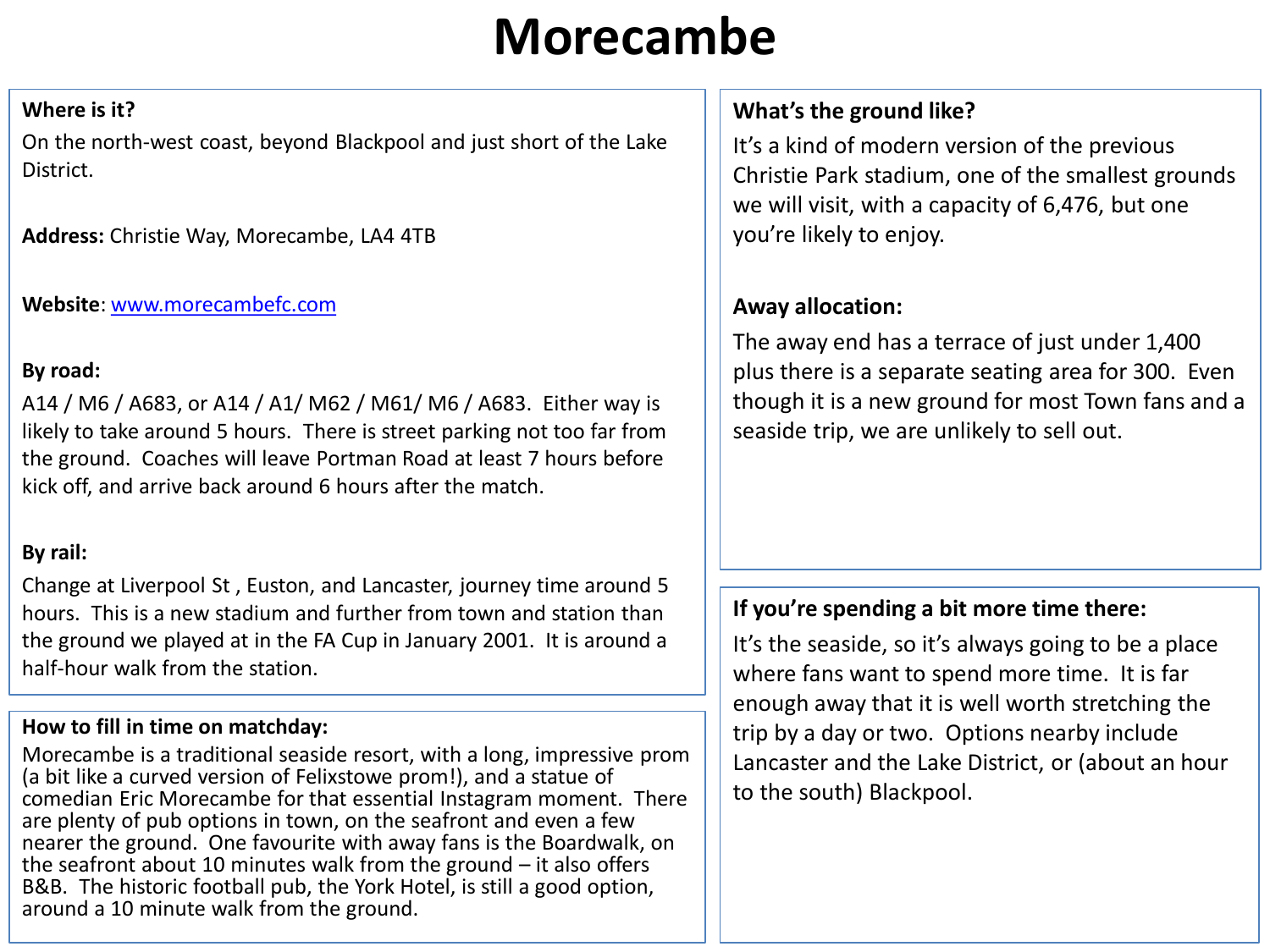# **Oxford United**

#### **Where is it?**

Just off the M40, about 50 miles out of London

**Address:** Kassam Stadium, Grenoble Road, Oxford, OX4 4XP

#### **Website:** [www.oufc.co.uk](http://www.oufc.co.uk/)

### **By road:**

A12 / M25 / M40 (J7) / A329 / B480. Google Maps reckons it takes 2 hours 20 minutes, which suggests they're not worried about points on their licence. We reckon it will take up to 3 hours. There is a large car park at the stadium, though it fills early. Other car parks are available nearby, as well as some street parking.

# **By rail:**

Change at Liverpool St and Paddington, journey time up to 3-and-a-half hours. You also have the option to change at Marylebone, which can work out much cheaper. Some Paddington services add a change at Reading, which is worth avoiding. The ground is 4 miles out of town, so it's a bus or taxi. Buses are frequent but pretty indirect, taking at least half an hour, so allow plenty of time to get there. And back.

# **How to fill in time on matchday:**

The nearby bowling alley, Ozone, has a couple of restaurants but the choice of pubs near the ground is quite limited, as you might expect. You're likely to have to walk at least a mile, and so most fans will opt to have a few beers in town before getting the bus to the stadium. Luckily, the city centre has some excellent drinking and eating options.

# **What's the ground like?**

It is still three-sided, which feels a bit odd, and holds 12,500.

# **Away allocation:**

The away end is in the North Stand, a sideways view, towards the open end. So you will be able to see if the ball has hit your car parked behind that end. The away allocation is as many as 5,000, so we are not expecting to sell out.

# **If you're spending a bit more time there:**

Don't be scared by the apparent murder rate in the Oxford area – Inspector Morse was fiction. Oxford is a great, historic university city, attracting huge numbers of tourists each year. If you like wonderful historic buildings, can tolerate the thousands of tourists, and avoid all the souvenir shops you ever feared existed, then Oxford's your place. It is great for pubs and restaurants too.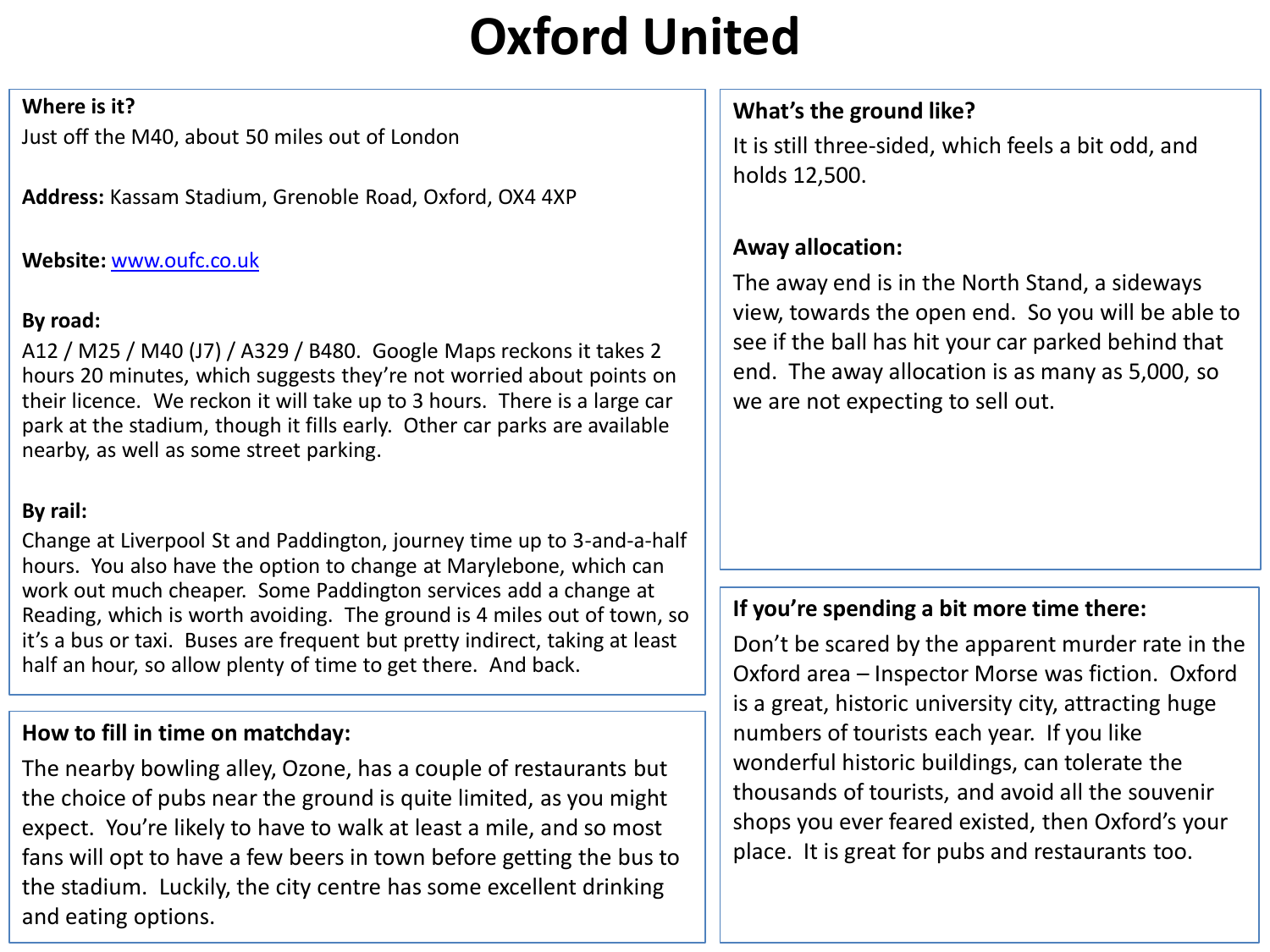# **Plymouth Argyle**

#### **Where is it?**

In the South-West, a long trip but a great place to visit.

**Address:** Home Park, Plymouth, PL2 3DQ

#### **Website:** [www.pafc.co.uk](http://www.pafc.co.uk/)

# **By road:**

A12 / M25 / M3 / A303 /M5, or A12 / M25 / M4 / M5, or A14 / M6 / M42 / M5. It is one of the longer trips, likely to take around 5 hours. Official coaches are likely to leave Ipswich at least 7 hours before the game, and arrive back around 6 hours after the game. The ground is about half a mile up from the city centre, at one end of a park with great views. There is free parking around the ground and nearby – if car parks are full, there are street parking possibilities.

# **By rail:**

Change at Liverpool St and Paddington. It will take around 5 hours. The ground is about a 15-20 minute walk from Plymouth station, but it is very uphill.

# **How to fill in time on matchday:**

Plymouth has a large shopping centre, an attractive marina and seafront, and plenty of naval history to explore. Add to that some great pubs and restaurants, and it's easy to see how to while away any spare matchday time.

# **What's the ground like?**

It is an impressive, modern stadium, with a capacity of 20,000, but it feels more atmospheric than many modern grounds.

# **Away allocation:**

The away end is behind the goal, with an allocation of 1,300, though this can often be expanded to 2,022. Although it is likely to be a popular game, the distance involved means we are unlikely to sell out. Being half-term though, and with ITFC Women playing locally the next day, we may well take more than we usually would,

# **If you're spending a bit more time there:**

Plymouth definitely deserves to be explored. It is attractive, with loads to do – large enough to take some time to explore and small enough to cover over a day or two at a leisurely pace. Last time we were there, we discovered some great pubs and restaurants down by the waterfront.

ITFC Women are playing away to Plymouth the next day, so it is a great chance to take in both games and have a great night out in-between!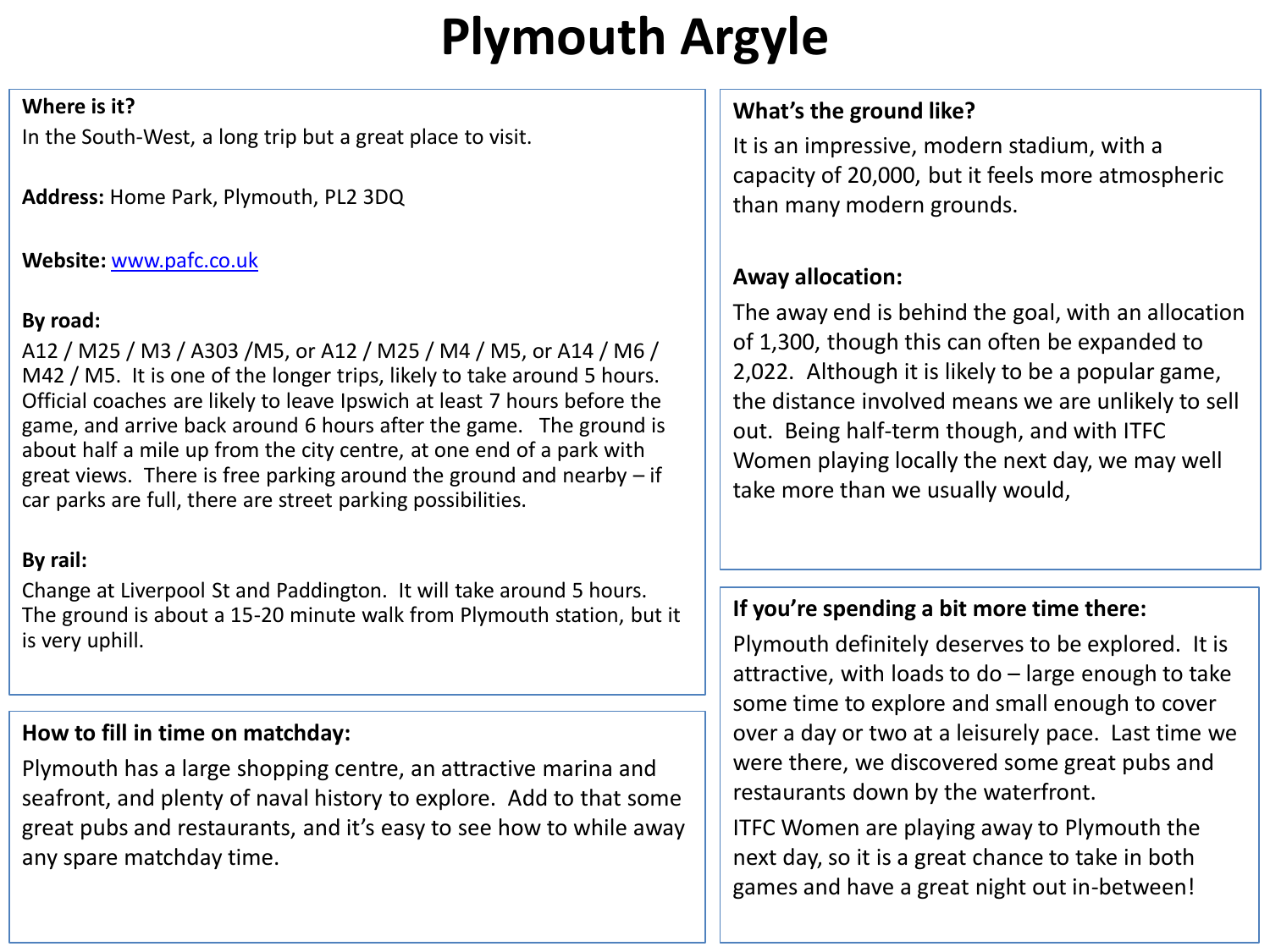# **Portsmouth**

#### **Where is it?**

On the south coast, east of Southampton, and close to the Isle of Wight.

**Address:** Fratton Park, Frogmore Road, Portsmouth, PO4 8RA

#### **Website:** [www.portsmouthfc.co.uk](http://www.portsmouthfc.co.uk/)

### **By road:**

A12 / M25 / A3 / M27 / A27 / A2030. In theory it is about a 3 hour trip, but you'll need to allow for delays, especially around the M25. The stadium car park is the opposite end to the away end, so not ideal. There are unofficial car parks nearby, but many fans street park.

# **By rail:**

Change at Liverpool St and Waterloo, with an expected journey time of just under 4 hours. The nearest station to the ground is Fratton, about a 10 minute walk. Otherwise, Portsmouth & Southsea station is around a 30 minute walk (or a short train ride to Fratton + a 10 minute walk). Being an evening game, you won't be able to get back to Ipswich after the match, though there is a train back to London.

#### **How to fill in time on matchday:**

There are a number of decent pubs within a half-mile or so of the ground; it may be that the first one you find is home fans only, but don't worry, you'll soon find one where you're welcome. There is a wider choice of pubs in the city centre, including a couple of Wetherspoons. If you are very early into Portsmouth, then it's a great idea to hit the naval history offering, described at the end of this page.

# **What's the ground like?**

It is a proper old-fashioned ground, with a great atmosphere and loud home support. The ground holds 21,000, so it is one of the larger League One grounds we'll visit.

# **Away allocation:**

The away end is one half of the Milton End, and the usual allocation is 1,400, though on occasion a higher allocation can be agreed. We expect this to be a very popular game, so there's a real chance that the lower end of the allocation could sell out.

# **If you're spending a bit more time there:**

Of course there's shopping and pubs, but the real glory of Portsmouth is its naval history. Head down to the harbour to see the National Museum of the Royal Navy, HMS Victory, the Mary Rose and HMS Warrior. You can also catch a ferry over to the Isle of Wight, which has two types of heritage railway – one steam, and one electric (though that one now uses very smart refurbished ex-tube rolling stock!). We were surprised to learn that there is still a hovercraft service to the Isle of Wight too – that has to be worth doing, if only to show the kids how some of us used to cross the Channel to France!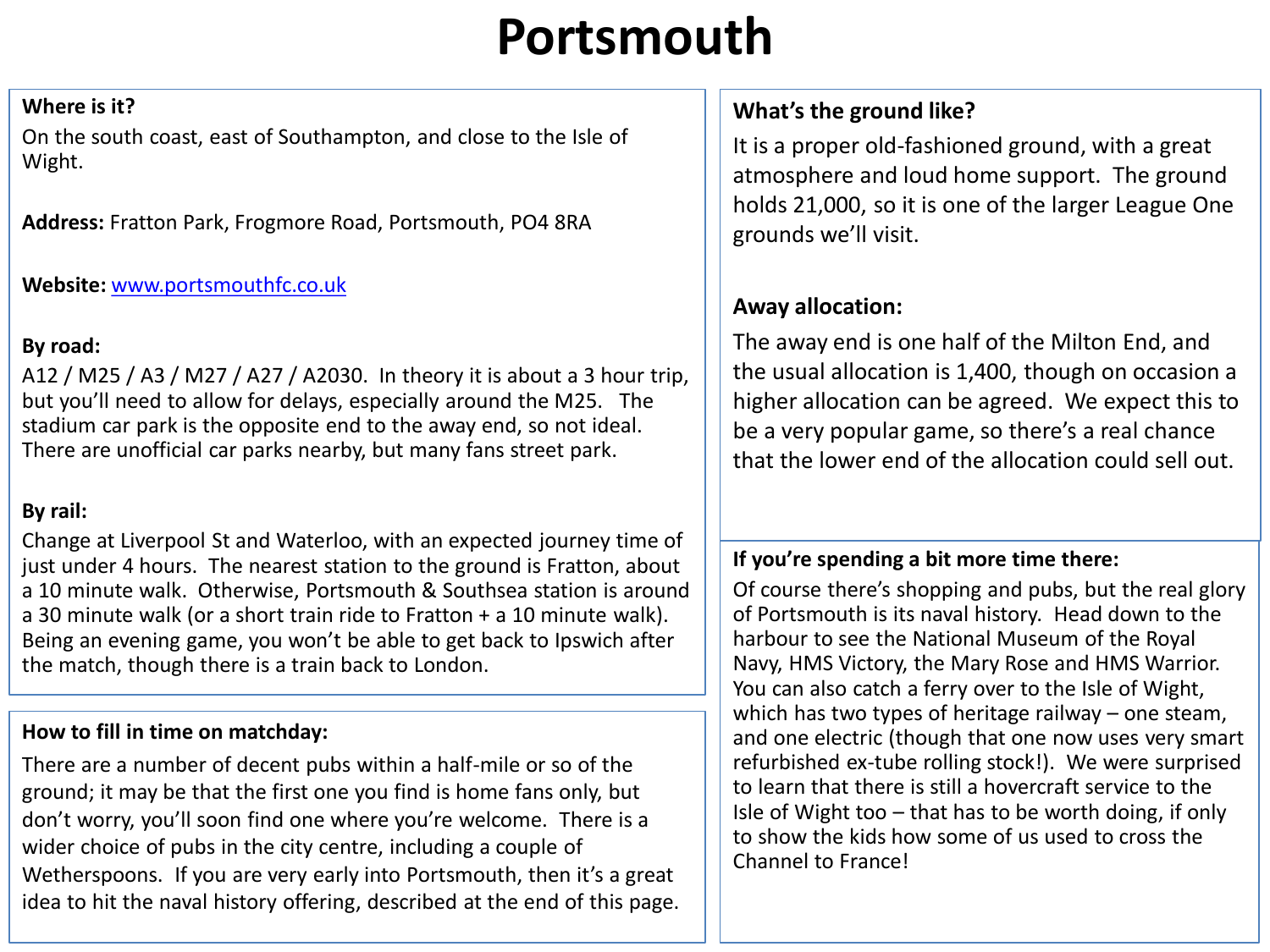# **Rotherham United**

#### **Where is it?**

South Yorkshire, not far from Sheffield

**Address:** AESSEAL New York Stadium, New York Way, Rotherham, S60 1AH

# **Website:** [www.themillers.co.uk](http://www.themillers.co.uk/)

# **By road:**

A14 / A1 / A57 / M1 / A6178 / A630. It should take around 3 hours, so not the longest of trips. There is no car parking at the ground for away fans (apart from disabled, bookable in advance), but there are plenty of car parks within a short walk. Another option is to park at Sheffield's Meadowhall shopping centre and take a 6-minute train or tram journey.

# **By rail:**

It is marginally quicker to change at Peterborough / Doncaster (threeand-a-half hours) than Liverpool St / Kings Cross / Doncaster (4 hours and a bit). Given this is a relatively new stadium, it is great to find that it's only a short walk from the railway station. The match is on Good Friday, so there is a high risk of engineering works disrupting some or all train lines.

# **How to fill in time on matchday:**

You won't be spoilt for choice when it comes to town centre pubs, though one or two nearest the ground may well be home fans only. If you are travelling via Sheffield, which is only a 12 minute train ride away, then the Sheffield Tap (platform one) is an essential stopover, noting that football colours are not permitted.

# **What's the ground like?**

It is very modern – it opened in 2012 – and of simple single-tier construction. Capacity is a compact 12,000, but it is an enclosed bowl, which seems always to improve the atmosphere.

# **Away allocation:**

The away end is the Mears Stand, with an allocation of 2,500. It is a very good away day, and it's usually a reasonably quick journey home, so we generally take a good following.

# **If you're spending a bit more time there:**

Town fans looking to extend the trip are likely to stay in Sheffield, which is only a short (12 minute) train ride (or slightly longer tram trip) away. Sheffield has a huge out-of-town shopping centre at Meadowhall, a fabulous choice of wonderful pubs (it's one of those places where we seem to discover a new favourite every time we go), and a wide choice of hotels to suit all budgets. A major student city, nightlife is good, quite apart from theatres and museums too.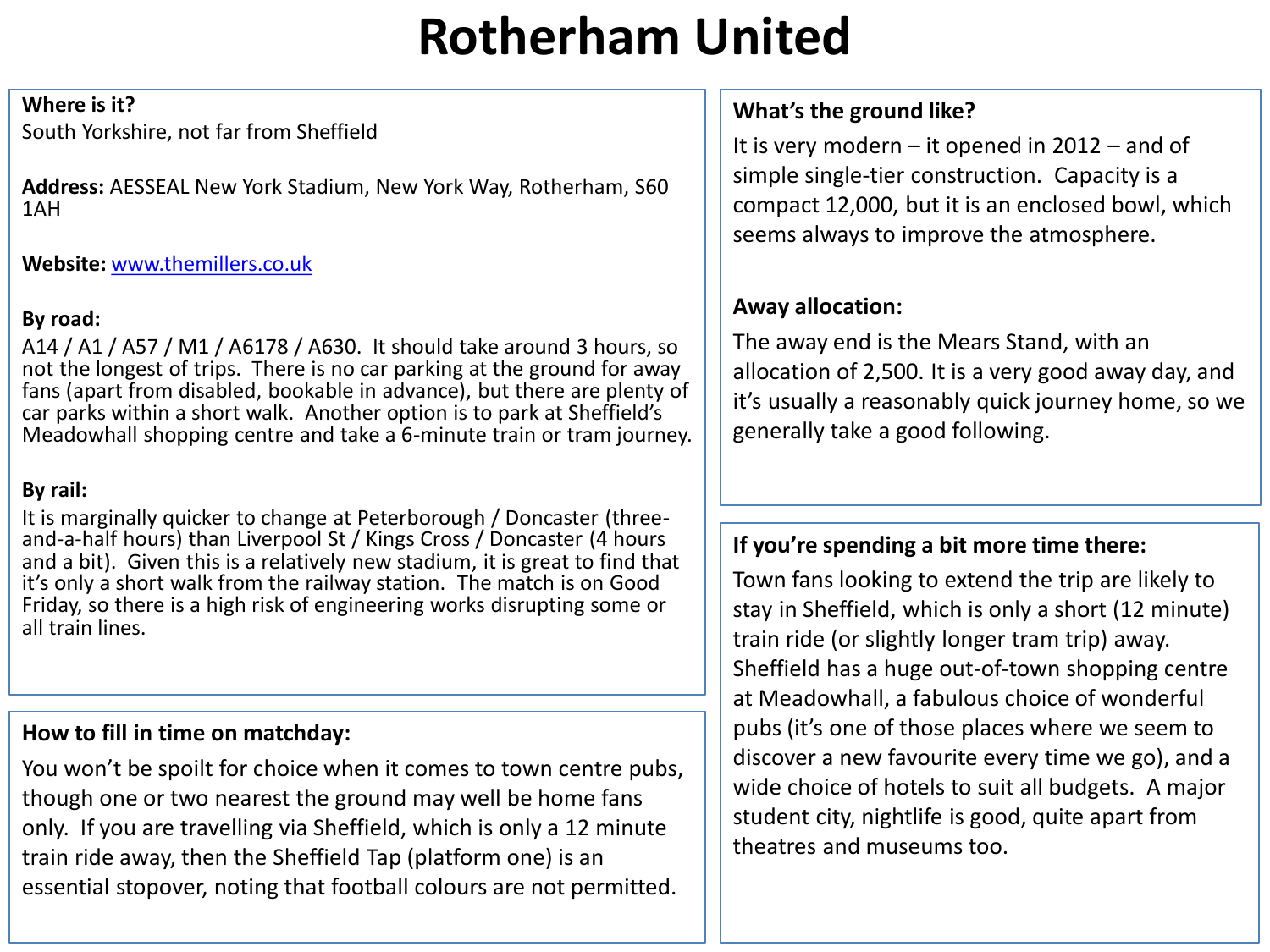# **Sheffield Wednesday**

#### **Where is it?**

South Yorkshire, a major city with a vibrant social scene.

**Address:** Hillsborough, Sheffield, S6 1SW

### **Website:** [www.swfc.co.uk](http://www.swfc.co.uk/)

# **By road:**

A14 / A1 / A57 / M1 / A630. It should take around 3 hours, so not the longest of trips. There is no car parking at the ground for away fans (apart from disabled, bookable in advance), but there are plenty of car parks and some street parking within a short walk. Another option is to park at Sheffield's Meadowhall shopping centre and take a tram (with a change in the city centre).

# **By rail:**

It is marginally quicker to change at Peterborough / Doncaster (threeand-a-half hours) than Liverpool St / St Pancras (4 hours and a bit). The easiest way out to the stadium is by tram – the stadium is three miles out of town.

# **How to fill in time on matchday:**

There is a wide choice of pubs on the way to the ground from all directions, and an even better choice in the city itself. Sheffield is a city where most people will confidently nominate their favourite pub, yet you will probably still find another that you decide is even better. It is worth exploring! Almost opposite the away end is one of the best football-ground fish & chip shops in the country.

# **What's the ground like?**

It is a huge, traditional, iconic stadium with a great atmosphere. Capacity is 39,732.

# **Away allocation:**

The away end is the upper tier of the Leppings Lane end, with an allocation of 3,700. It is possibly the best away end of the whole season – a great view from an elevated position but you still feel near to the action. It is usually unreserved seating, so get in early to reserve the best spots (noting,in the first few rows, everyone will sit throughout).

# **If you're spending a bit more time there:**

There is a great choice of hotels in Sheffield, making it very tempting to stretch the trip by a day or two. In addition to all those great pubs, there is the huge out-of-town shopping centre at Meadowhall, and the Peak District is just out of town. A major student city, so nightlife is good, quite apart from theatres and museums too.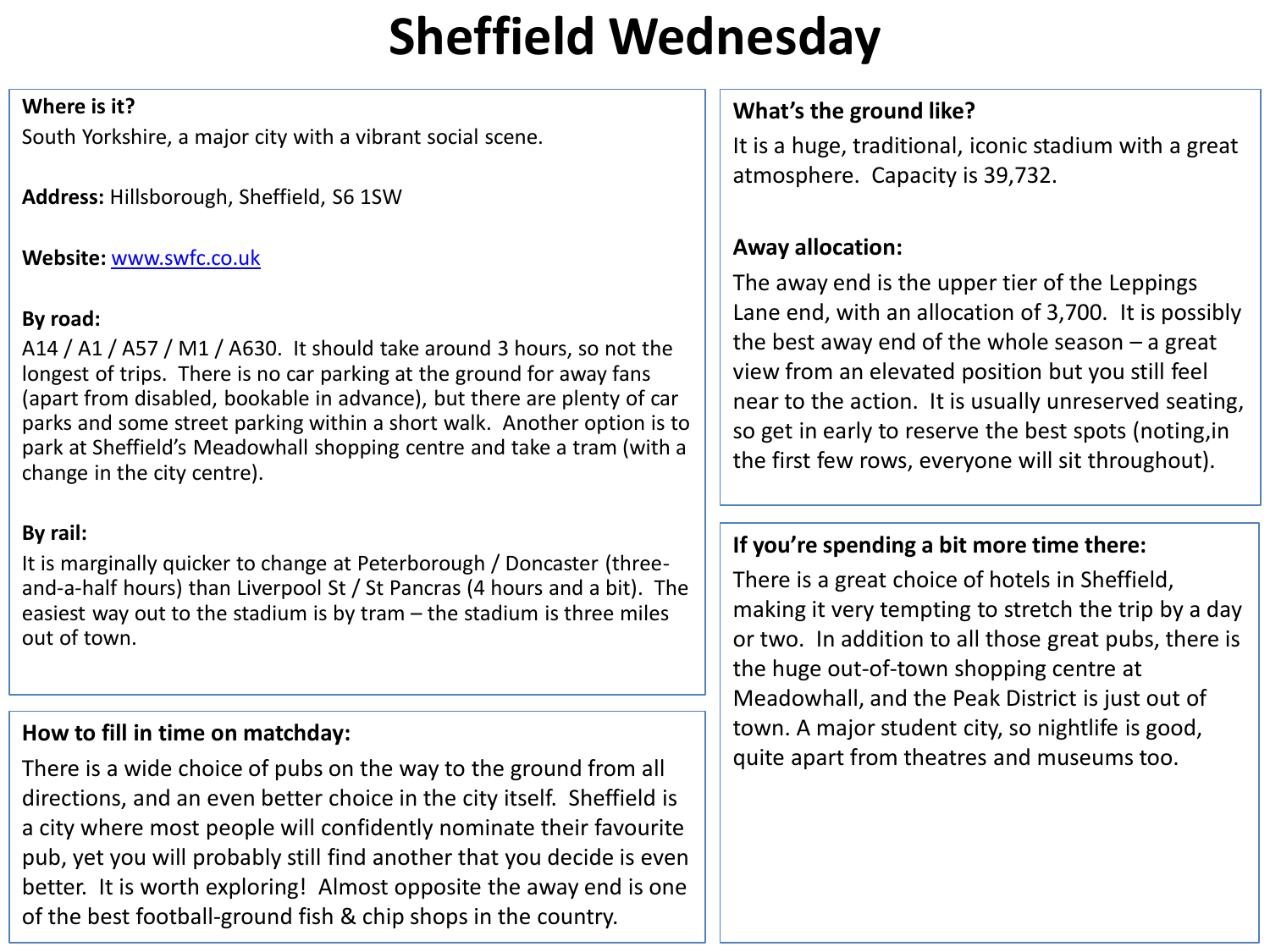# **Shrewsbury Town**

#### **Where is it?**

Near some beautiful countryside, the far side of Birmingham. Head towards Wolverhampton and keep going for another 30 miles, past Telford. If you continue another 9 miles, you'll be in Wales.

**Address:** Montgomery Waters Meadow, Oteley Road, Shrewsbury, Shropshire, SY2 6ST

**Website:** [www.shrewsburytown.com](http://www.shrewsburytown.com/)

#### **By road:**

A14 / M6 / M54 / A5. It may take as little as three-and-a-half hours, but much of the route is notorious for delays, so do allow plenty of extra time. There is no away parking at the stadium, nor in the adjacent retail park or nearby streets, but there are a number of unofficial car parks nearby. Coaches are likely to leave around 6 hours before the game, and return home around 5 hours after the game.

# **By rail:**

Change at Ely / Birmingham (a bit over 5 hours), or Liverpool St / Euston / Birmingham (a bit over 4-and-a-half hours), or Liverpool St / Euston / Crewe (just under 5 hours). The station is a couple of miles (40 minute walk) from the ground, though there is a range of bus options, especially for daytime games.

# **How to fill in time on matchday:**

There is a retail park next to the ground, with a number of chain eateries and a supermarket café. There are reasonable pub options in the area around the ground and also in the town centre (one Town fan has told us he is really looking forward to spending some time in Shrewsbury as the pubs are so good). At the ground, there is a small Fanzone which is open to all fans.

# **What's the ground like?**

A small, modern stadium, with 4 separate singletier stands, and a capacity of just 10,000.

# **Away allocation:**

The away end is the North Stand, holding up to 1,800 fans, including a disabled platform.

# **If you're spending a bit more time there:**

The club's website has the following suggestions for fans wanting to extend their stay:

"Shrewsbury is the county town of Shropshire and is set on the banks of the meandering River Severn. The town itself has a long history and many of the buildings date back to the 16th century and beyond.

Shrewsbury has a lovely mix of high-street stores and local boutiques and there are many pubs, restaurants and bars scattered across the town centre.

For more information on where to stay and what to do visit [www.visitshrewsbury.co.uk](https://www.visitshrewsbury.co.uk/)"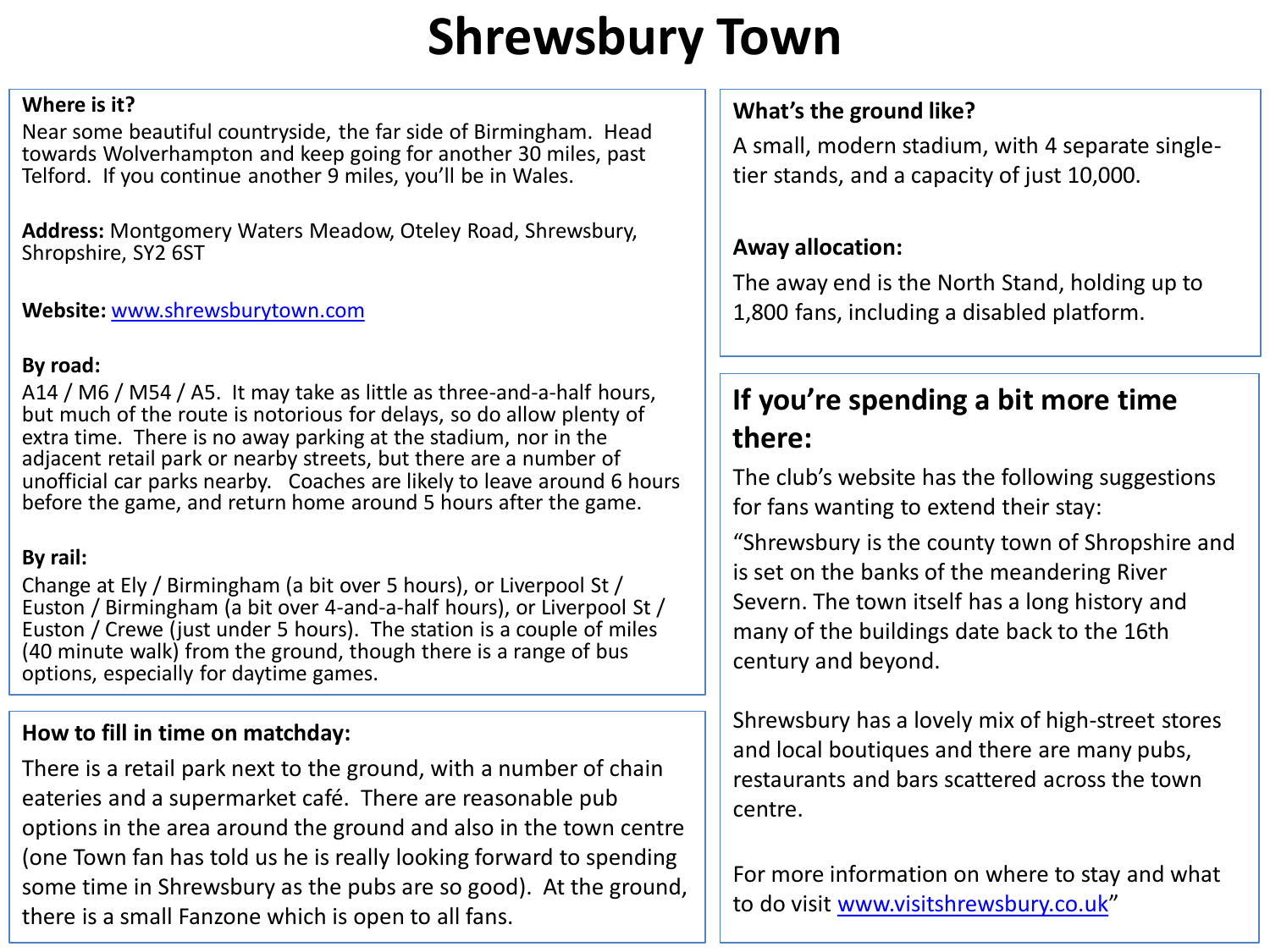# **Sunderland**

#### **Where is it?**

In the North-East, half an hour beyond Middlesbrough, and not far from Newcastle.

**Address:** Sunderland Stadium of Light, Sunderland, SR5 1SU

#### **Website:** [www.safc.com](http://www.safc.com/)

**By road:** Around 4 and a half to 5 hours, the obvious route is the A14 / A1 / A19. Official coaches are likely to leave at least 8 hours before kick off and arrive back around 6 hours after the end of the game. Parking around the stadium is limited but there is plenty of parking available in the Town Centre. There is a Park and Ride scheme from the Sunderland Enterprise Park on Wessington Way (A1231) which is accessible from the A19 and a Park and Walk scheme from the University of Sunderland Campus.

**By rail:** Cross country options are available from Ipswich via Peterborough and Newcastle (some options require additional changes at Cambridge or York). At Newcastle you take the Metro to the Stadium of Light or St Peters. Or go via London and change at Liverpool St / Kings Cross / Newcastle. It is a very short walk to the stadium from the suggested Metro stations, and only about 15-20 minutes' walk from Sunderland city centre.

# **How to fill in time on matchday:**

There is a Fanzone outside the stadium, open to home and away fans. There are also many pubs and clubs within a short walk, most of which are away-friendly. If the weather's good and you have a bit of time, it's only a 20 minute walk to the seafront, where you will also find pubs worth visiting. The town centre has reasonable shops and places for a bite to eat.

## **What's the ground like?**

It's the biggest ground in League One by some distance, holding 49,000. It's unlikely to be full for our visit, but that won't stop the home fans making plenty of noise.

# **Away allocation:**

The away end is the upper tier of the North Stand, and the usual allocation is 3,000. Given the size of the stadium, you would expect an upper tier to be quite high up, and you wouldn't be wrong, so expect plenty of stairs. It's a great view from up there, but you'll have to shout to be heard at pitch level.

# **If you're spending a bit more time there:**

This is our only trip to the north-east this season (unless we get a cup game…), so many Town fans will find the excuse to spend a night or two in the city of Newcastle. It is rightly famous for its pubs, clubs, bars and restaurants, though sadly the one that did the "curry hell challenge" is no longer there. It is just a short metro journey to Sunderland. For those wanting to stay closer, Sunderland also has some reasonable pubs, and hotels tend to be cheaper – there's even a hotel right next to the stadium. It is not generally thought of as a seaside trip, but that is unfair, as the beach area is great.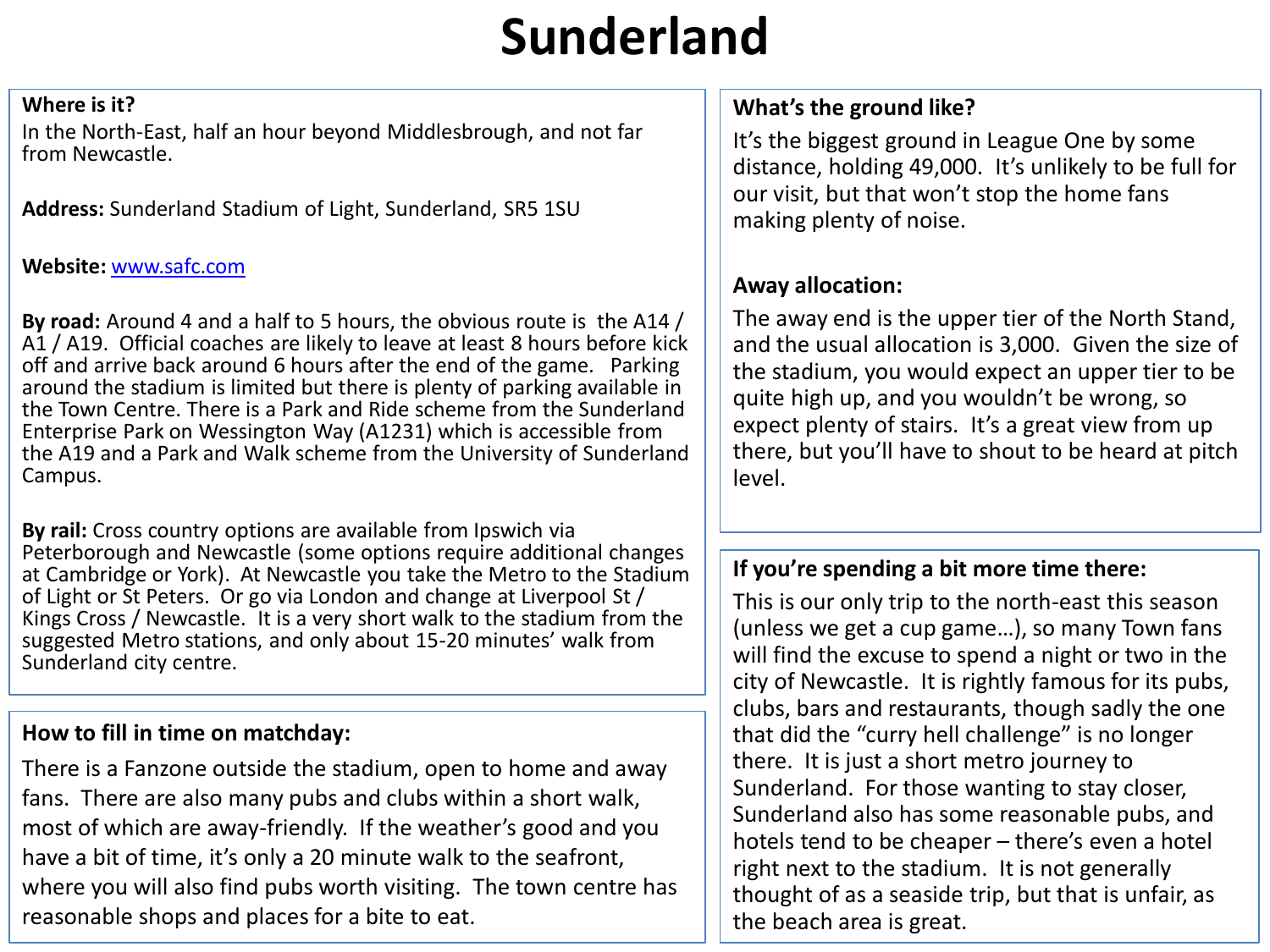# **Wigan Athletic**

#### **Where is it?**

In the North-West, a bit beyond Manchester

**Address:** DW Stadium, Loire Drive, Wigan, WN5 0UZ

# **Website:** [www.wiganathletic.com](http://www.wiganathletic.com/)

**By road:** Around 4 and a half to 5 hours, either A14 / M6 / A49 or the A14 / A1 / M62 / M6 / A49. Official coaches are likely to leave at least 8 hours before kick off and arrive back around 6 hours after the end of the game. There is a large car park at the stadium, though it can take a long while to exit the stadium area afterwards. Otherwise, there is street parking and town centre options around 20 minutes' walk away.

**By rail:** Change at Liverpool St and Euston – it is around a 5-hour trip. The stadium is about a 20 minute walk from Wigan North-West (or Wallgate) stations.

# **How to fill in time on matchday:**

There are plenty of town centre pubs, and even a few options a bit closer to the ground, and a busy, if compact, town centre. Wigan is famous for pies, so it's not difficult to recommend what to eat! The bravest might try a 'Wigan Kebab', which is a meat-and-potato pie inside a barm cake (bap). Many fans will explore the large retail park next to the ground, with large branches of many national chains. Away fans have access to a large bar at the stadium, with tv screens.

# **What's the ground like?**

It's a big, modern ground, and is unlikely to be full. The overwhelming feeling is that it is satisfactorily blue in colour. Outside is a statue of Dave Whelan – the sculptor was Sean Hedges=Quinn, who was responsible for the statues outside Portman Road.

# **Away allocation:**

The away end is the North Stand, behind the goal, with an allocation of up to 4,800. It is certainly one of the better away ends…

# **If you're spending a bit more time there:**

Wigan is handily-placed to explore the north-west, and anyone wanting to spend more time away might well be enticed into Liverpool or Manchester, with excellent shopping, restaurants, pubs and nightlife – as well as vast cultural options.